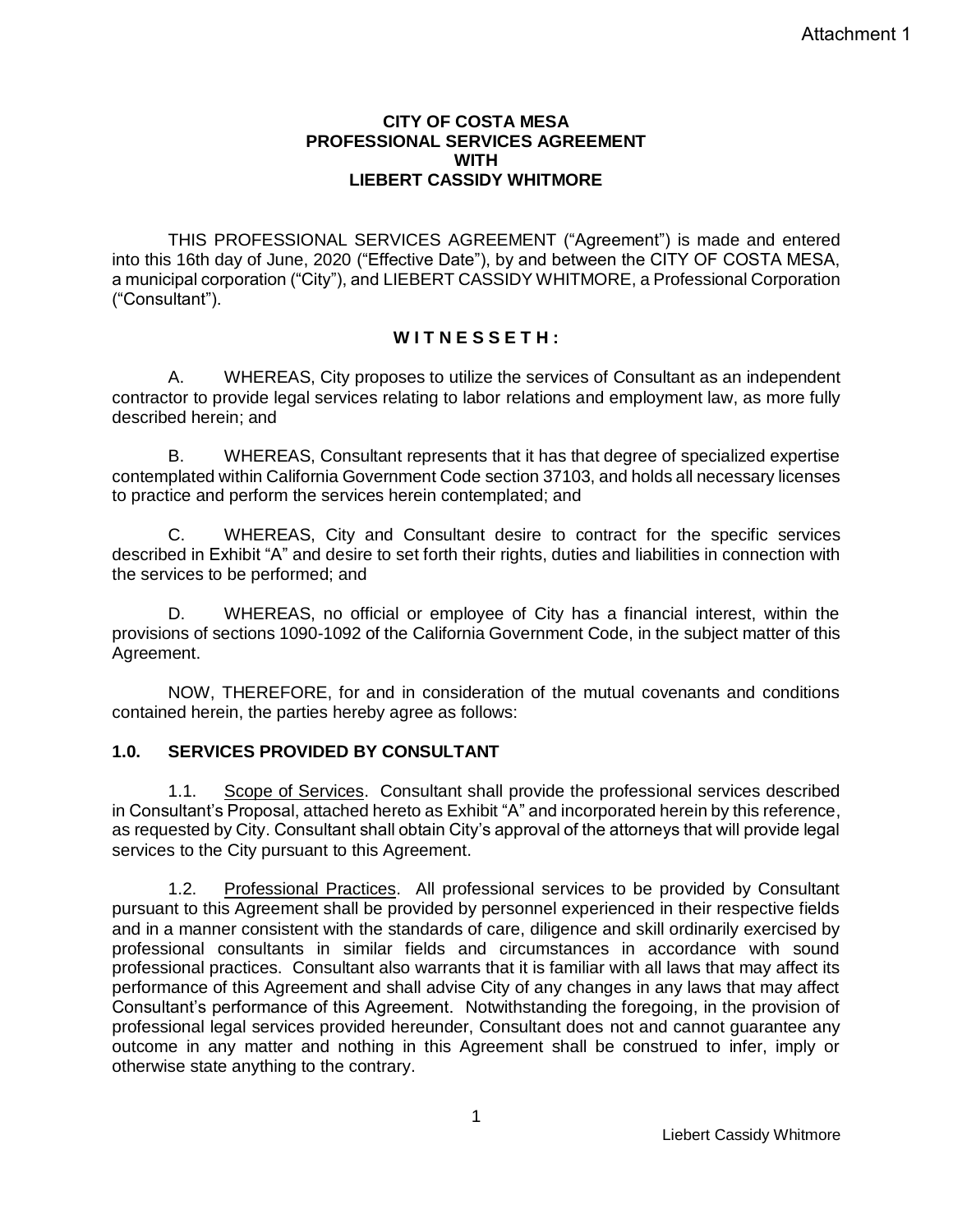1.3. Performance to Satisfaction of City. Consultant agrees to perform all the work to the complete satisfaction of the City and within the hereinafter specified. Evaluations of the work will be done by the City Manager or his or her designee. If the quality of work is not satisfactory, City in its discretion has the right to:

- (a) Meet with Consultant to review the quality of the work and resolve the matters of concern;
- (b) Terminate the Agreement as hereinafter set forth.

1.4. Warranty. Consultant warrants that it shall perform the services required by this Agreement in compliance with all applicable Federal and California employment laws, including, but not limited to, those laws related to minimum hours and wages; occupational health and safety; fair employment and employment practices; workers' compensation insurance and safety in employment; and all other Federal, State and local laws and ordinances applicable to the services required under this Agreement. Consultant shall indemnify and hold harmless City from and against all claims, demands, payments, suits, actions, proceedings, and judgments of every nature and description including attorneys' fees and costs, presented, brought, or recovered against City for, or on account of any liability under any of the above-mentioned laws, which may be incurred by reason of Consultant's performance under this Agreement.

1.5. Non-Discrimination. In performing this Agreement, Consultant shall not engage in, nor permit its agents to engage in, discrimination in employment of persons because of their race, religious creed, color, national origin, ancestry, physical disability, mental disability, medical condition, genetic information, marital status, sex, gender, gender identity, gender expression, age, sexual orientation, or military or veteran status, except as permitted pursuant to section 12940 of the Government Code.

1.6. Non-Exclusive Agreement. Consultant acknowledges that City may enter into agreements with other consultants for services similar to the services that are subject to this Agreement or may have its own employees perform services similar to those services contemplated by this Agreement.

1.7. Delegation and Assignment. This is a personal service contract, and the duties set forth herein shall not be delegated or assigned to any person or entity without the prior written consent of City. Consultant may engage a subcontractor(s) as permitted by law and may employ other personnel to perform services contemplated by this Agreement at Consultant's sole cost and expense.

1.8. Confidentiality. Employees of Consultant in the course of their duties may have access to financial, accounting, statistical, and personnel data of private individuals and employees of City. Consultant covenants that all data, documents, discussion, or other information developed or received by Consultant or provided for performance of this Agreement are deemed confidential and shall not be disclosed by Consultant without written authorization by City. City shall grant such authorization if disclosure is required by law. All City data shall be returned to City upon the termination of this Agreement. Consultant's covenant under this Section shall survive the termination of this Agreement.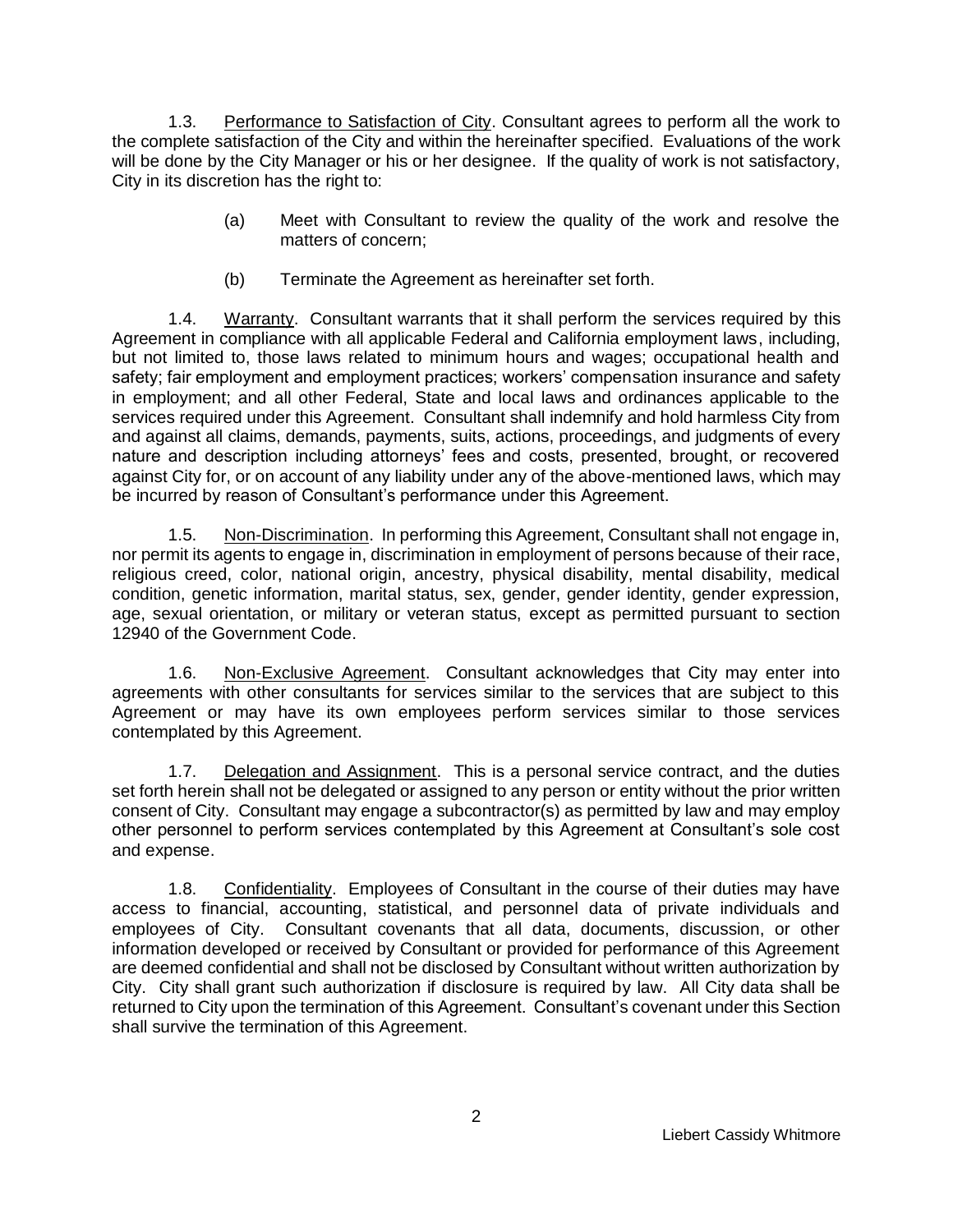#### **2.0. COMPENSATION AND BILLING**

2.1. Compensation. City agrees to pay Consultant in accordance with the following hourly rates, as further detailed in Exhibit A:

| • Partners                         | \$370/hour       |
|------------------------------------|------------------|
| • Senior Counsel                   | \$320/hour       |
| • Associates                       | \$210-\$300/hour |
| • Labor Relations Consultant       | \$240/hour       |
| • Paralegal/E-Discovery Specialist | \$125-\$170/hour |

Consultant will bill City in one-tenth (1/10) of an hour increments. City agrees to pay Consultant based upon actual time spent on the tasks performed, as assigned by the City Council, City Manager, City Attorney, or other authorized persons. If City requests and Consultant provides other legal services, if any, then the hourly rates set forth herein shall apply unless separately negotiated and established in writing by City and Consultant.

2.2. Training Services. For training services, City agrees to pay Consultant in accordance with the following rates:

| Half day session (3 hours) | \$2,050-\$2,600/session |
|----------------------------|-------------------------|
| Full day session (6 hours) | \$3,100-\$3,600/session |

The rates include preparation and presentation as well one original set of materials for the City to reproduce for the attendees. The rates will be the same whether Consultant conducts an in-person presentation or conducts a presentation via Zoom webinar/meeting. For Zoom webinar/meeting, Consultant's rates include individual connections for up to 500 (meeting) – 1,000 (webinar) people.

2.3. Expenses. City agrees to reimburse Consultant for actual expenses reasonably incurred in the performance of the services set forth herein, including court costs, postage, special deliveries (i.e. Fed-Ex, UPS, DHL, messenger service), other hired deliveries completed at City's request or necessary to comply with court deadlines, faxing documents, and copying costs. Consultant will bill City \$0.25 per page for facsimile transmissions and \$0.15 per page for photocopies. City shall not reimburse Consultant for word processing, clerical tasks, or telephone charges. Before incurring any indebtedness which is of a substantial nature of which is not an ordinary and usual expense, Consultant shall obtain prior approval from the City.

2.4. Method of Billing. Consultant may submit invoices to the City on a monthly basis for actual professional legal services performed. Each invoice shall set forth in detail a description of the nature of the services rendered, the hours required for their rendition, the identity of each person performing the work, the rate charged, and any expenses eligible for reimbursement. City shall pay Consultant's invoice within thirty (30) days from the date City receives said invoice. If City disputes any of Consultant's fees, it shall give Consultant written notice within said 30-day period of any disputed fees set forth on the invoice.

2.5. Records and Audits. Subject to the California Rules of Professional Conduct, records of Consultant's services relating to this Agreement shall be maintained in accordance with generally recognized accounting principles and shall be made available to City or its Project Manager for inspection and/or audit at mutually convenient times from the Effective Date until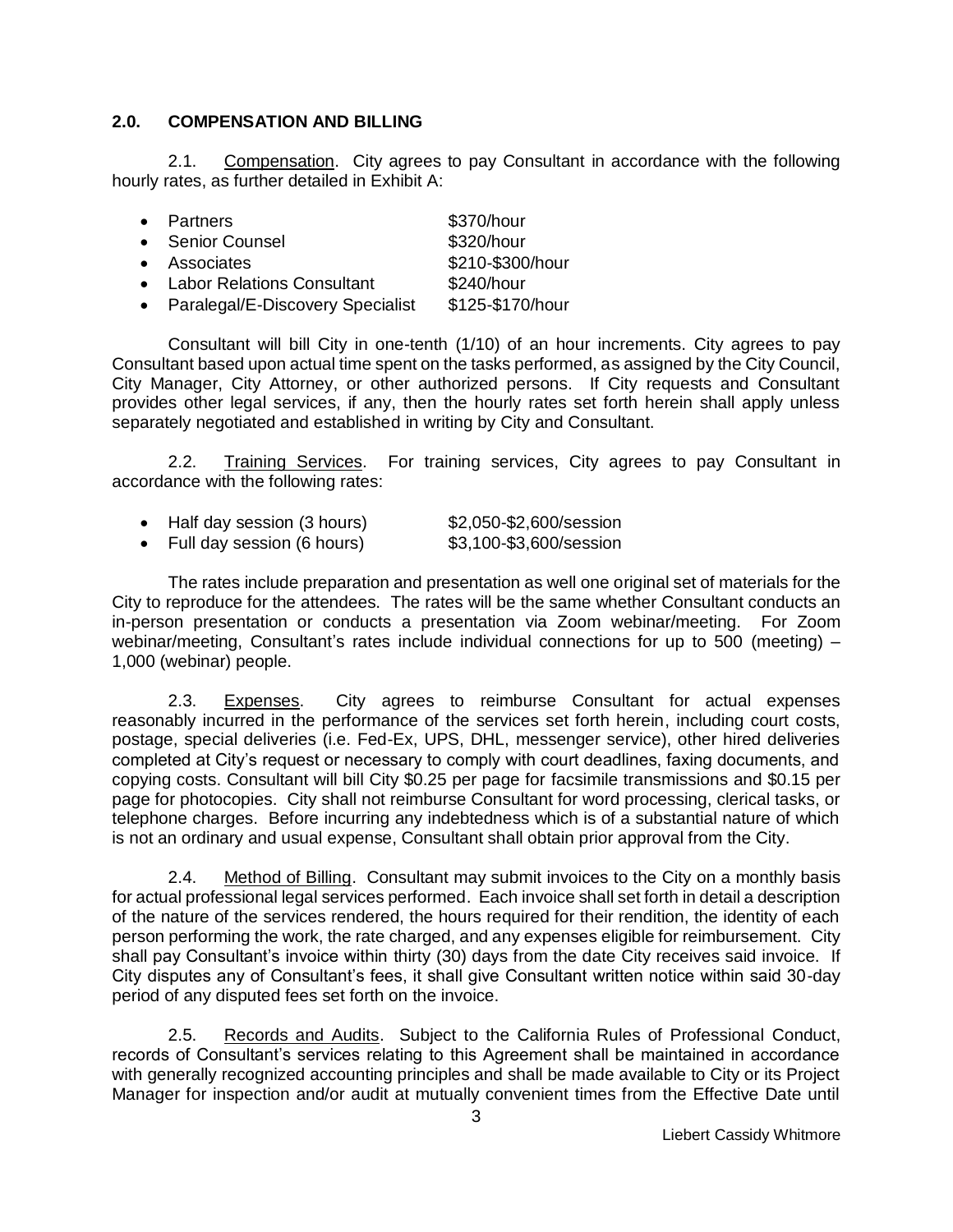three (3) years after termination of this Agreement.

2.6. File Retention. Upon termination of this Agreement, Consultant will, upon City's request, deliver the files for City matters to City, along with any funds or City property in Consultant's possession. If City requests a file for a matter, Consultant will retain a copy of the file at City's expense. If the City does not request the file for a matter, Consultant will retain the file for that matter for a period of seven (7) years after the termination of this Agreement. City may request delivery of a file at any point during the seven (7) year period. If City does not request the return of the file for a matter before the end of the seven (7) year period, Consultant will have no further obligation to retain the file and may, in its discretion, destroy the file without further notice to City.

## **3.0. TIME OF PERFORMANCE**

3.1. Commencement and Completion of Work. Unless otherwise agreed to in writing by the parties, the professional services to be performed pursuant to this Agreement shall commence within five (5) days from the Effective Date of this Agreement. Failure to commence work in a timely manner and/or diligently pursue work to completion may be grounds for termination of this Agreement.

3.2. Excusable Delays. Neither party shall be responsible for delays or lack of performance resulting from acts beyond the reasonable control of the party or parties. Such acts shall include, but not be limited to, acts of God, fire, strikes, material shortages, compliance with laws or regulations, riots, acts of war, or any other conditions beyond the reasonable control of a party.

#### **4.0. TERM AND TERMINATION**

4.1. Term. This Agreement shall commence on the Effective Date and shall continue unless terminated as provided herein or as otherwise agreed to in writing by the parties.

4.2. Notice of Termination. The City reserves and has the right and privilege of canceling, suspending or abandoning the execution of all or any part of the work contemplated by this Agreement, with or without cause, at any time, by providing written notice to Consultant. The termination of this Agreement shall be deemed effective upon receipt of the notice of termination. In the event of such termination, Consultant shall immediately stop rendering services under this Agreement unless directed otherwise by the City.

Consultant may terminate this Agreement by providing thirty (30) days' written notice to City.

4.3. Compensation. In the event of termination, City shall pay Consultant for reasonable costs incurred and professional services satisfactorily performed up to and including the date of City's written notice of termination.

4.4. Documents. In the event of termination of this Agreement, all documents prepared by Consultant in its performance of this Agreement including, but not limited to, finished or unfinished design, development and construction documents, data studies, drawings, maps and reports, shall be delivered to the City within ten (10) days of delivery of termination notice to Consultant, at no cost to City. Any use of uncompleted documents without specific written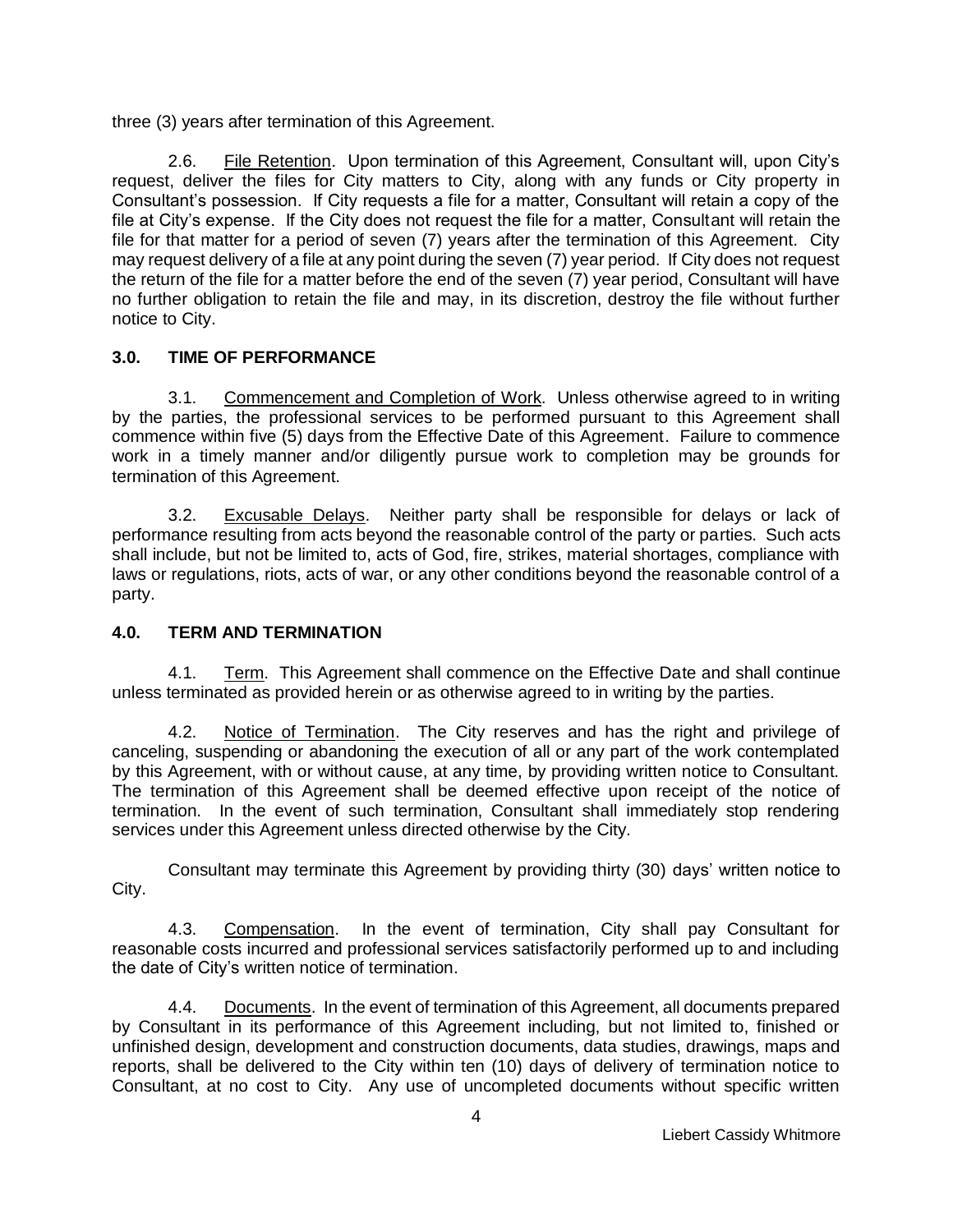authorization from Consultant shall be at City's sole risk and without liability or legal expense to Consultant.

#### **5.0. INSURANCE**

5.1. Minimum Scope and Limits of Insurance. Consultant shall obtain, maintain, and keep in full force and effect during the life of this Agreement all of the following minimum scope of insurance coverages with an insurance company admitted to do business in California, rated "A," Class X, or better in the most recent Best's Key Insurance Rating Guide, and approved by City:

- (a) Commercial general liability, including premises-operations, products/completed operations, broad form property damage, blanket contractual liability, independent contractors, personal injury or bodily injury with a policy limit of not less than One Million Dollars (\$1,000,000.00), combined single limits, per occurrence. If such insurance contains a general aggregate limit, it shall apply separately to this Agreement or shall be twice the required occurrence limit.
- (b) Business automobile liability for owned vehicles, hired, and non-owned vehicles, with a policy limit of not less than One Million Dollars (\$1,000,000.00), combined single limits, per occurrence for bodily injury and property damage.
- (c) Workers' compensation insurance as required by the State of California. Consultant agrees to waive, and to obtain endorsements from its workers' compensation insurer waiving subrogation rights under its workers' compensation insurance policy against the City, its officers, agents, employees, and volunteers arising from work performed by Consultant for the City and to require each of its subcontractors, if any, to do likewise under their workers' compensation insurance policies.
- (d) Professional errors and omissions ("E&O") liability insurance with policy limits of not less than One Million Dollars (\$1,000,000.00), combined single limits, per occurrence and aggregate. Architects' and engineers' coverage shall be endorsed to include contractual liability. If the policy is written as a "claims made" policy, the retro date shall be prior to the start of the contract work. Consultant shall obtain and maintain, said E&O liability insurance during the life of this Agreement and for three years after completion of the work hereunder.

5.2. Endorsements. The commercial general liability insurance policy and business automobile liability policy shall contain or be endorsed to contain the following provisions:

> (a) Additional insureds: "The City of Costa Mesa and its elected and appointed boards, officers, officials, agents, employees, and volunteers are additional insureds with respect to: liability arising out of activities performed by or on behalf of the Consultant pursuant to its contract with the City; products and completed operations of the Consultant; premises owned, occupied or used by the Consultant; automobiles owned, leased, hired, or borrowed by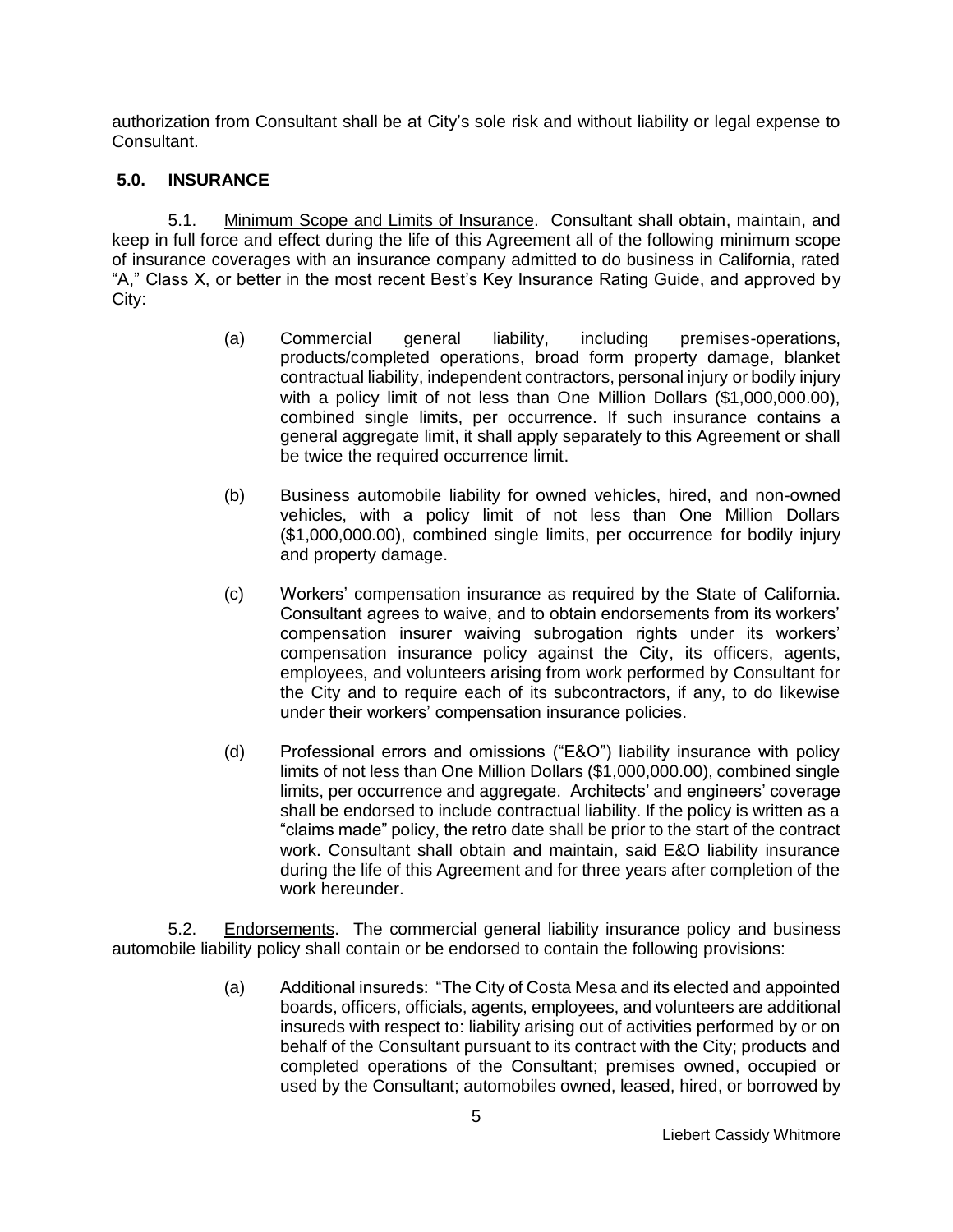the Consultant."

- (b) Notice: "Said policy shall not terminate, be suspended, or voided, nor shall it be cancelled, nor the coverage or limits reduced, until thirty (30) days after written notice is given to City."
- (c) Other insurance: "The Consultant's insurance coverage shall be primary insurance as respects the City of Costa Mesa, its officers, officials, agents, employees, and volunteers. Any other insurance maintained by the City of Costa Mesa shall be excess and not contributing with the insurance provided by this policy."
- (d) Any failure to comply with the reporting provisions of the policies shall not affect coverage provided to the City of Costa Mesa, its officers, officials, agents, employees, and volunteers.
- (e) The Consultant's insurance shall apply separately to each insured against whom claim is made or suit is brought, except with respect to the limits of the insurer's liability.

5.3. Deductible or Self Insured Retention. If any of such policies provide for a deductible or self-insured retention to provide such coverage, the amount of such deductible or self-insured retention shall be approved in advance by City. No policy of insurance issued as to which the City is an additional insured shall contain a provision which requires that no insured except the named insured can satisfy any such deductible or self-insured retention.

5.4. Certificates of Insurance. Consultant shall provide to City certificates of insurance showing the insurance coverages and required endorsements described above, in a form and content approved by City, prior to performing any services under this Agreement.

5.5. Non-Limiting. Nothing in this Section shall be construed as limiting in any way, the indemnification provision contained in this Agreement, or the extent to which Consultant may be held responsible for payments of damages to persons or property.

## **6.0. GENERAL PROVISIONS**

6.1. Entire Agreement. This Agreement constitutes the entire agreement between the parties with respect to any matter referenced herein and supersedes any and all other prior writings and oral negotiations. This Agreement may be modified only in writing, and signed by the parties in interest at the time of such modification. The terms of this Agreement shall prevail over any inconsistent provision in any other contract document appurtenant hereto, including exhibits to this Agreement.

6.2. Representatives. The City Manager or his or her designee shall be the representative of City for purposes of this Agreement and may issue all consents, approvals, directives and agreements on behalf of the City, called for by this Agreement, except as otherwise expressly provided in this Agreement.

Consultant shall designate a representative for purposes of this Agreement who shall be authorized to issue all consents, approvals, directives and agreements on behalf of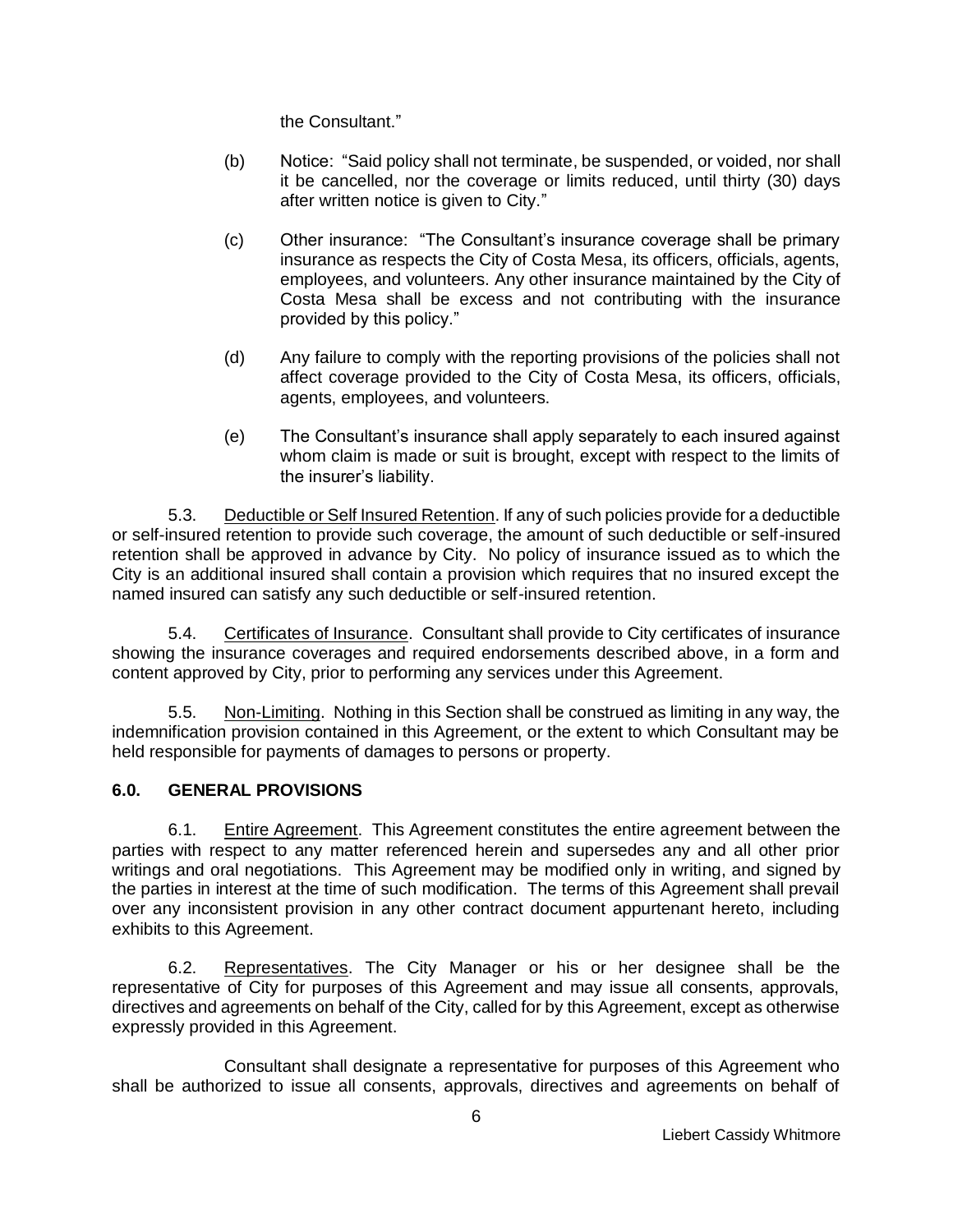Consultant called for by this Agreement, except as otherwise expressly provided in this Agreement.

6.3. Project Managers. City shall designate a Project Manager to work directly with Consultant in the performance of this Agreement.

Consultant shall designate a Project Manager who shall represent it and be its agent in all consultations with City during the term of this Agreement. Consultant or its Project Manager shall attend and assist in all coordination meetings called by City.

6.4. Notices. Any notices, documents, correspondence or other communications concerning this Agreement or the work hereunder may be provided by personal delivery or mail and shall be addressed as set forth below. Such communication shall be deemed served or delivered: (a) at the time of delivery if such communication is sent by personal delivery, and (b) 48 hours after deposit in the U.S. Mail as reflected by the official U.S. postmark if such communication is sent through regular United States mail.

IF TO CONSULTANT: IF TO CITY:

Liebert Cassidy Whitmore 6033 W. Century Blvd., 5th Floor Los Angeles, CA 90045 Tel: (310) 981-2075 Tel: (714) 754-5169 Attn: Paul W. Hessing

City of Costa Mesa 77 Fair Drive Costa Mesa, CA 92626

Courtesy copy to:

City of Costa Mesa 77 Fair Drive Costa Mesa, CA 92626 Attn: Finance Dept. | Purchasing

6.5. Drug-Free Workplace Policy. Consultant shall provide a drug-free workplace by complying with all provisions set forth in City's Council Policy 100-5, attached hereto as Exhibit "B" and incorporated herein by reference. Consultant's failure to conform to the requirements set forth in Council Policy 100-5 shall constitute a material breach of this Agreement and shall be cause for immediate termination of this Agreement by City.

6.6. Attorneys' Fees. In the event that litigation is brought by any party in connection with this Agreement, the prevailing party shall be entitled to recover from the opposing party all costs and expenses, including reasonable attorneys' fees, incurred by the prevailing party in the exercise of any of its rights or remedies hereunder or the enforcement of any of the terms, conditions, or provisions hereof.

6.7. Governing Law. This Agreement shall be governed by and construed under the laws of the State of California without giving effect to that body of laws pertaining to conflict of laws. In the event of any legal action to enforce or interpret this Agreement, the parties hereto agree that the sole and exclusive venue shall be a court of competent jurisdiction located in Orange County, California.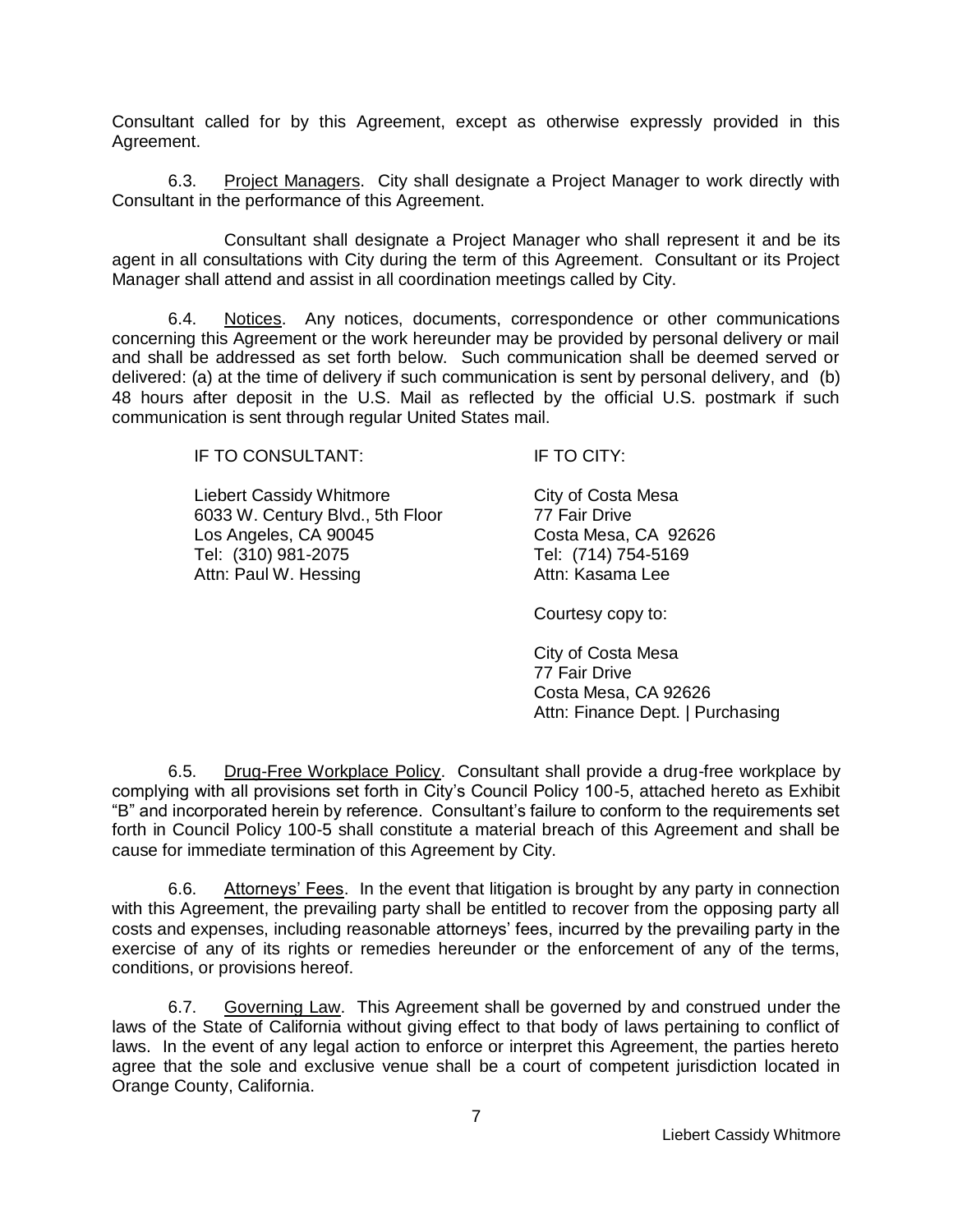6.8. Assignment. Consultant shall not voluntarily or by operation of law assign, transfer, sublet or encumber all or any part of Consultant's interest in this Agreement without City's prior written consent. Any attempted assignment, transfer, subletting or encumbrance shall be void and shall constitute a breach of this Agreement and cause for termination of this Agreement. Regardless of City's consent, no subletting or assignment shall release Consultant of Consultant's obligation to perform all other obligations to be performed by Consultant hereunder for the term of this Agreement.

6.9. Indemnification and Hold Harmless. Consultant agrees to defend, indemnify, and hold free and harmless the City, its elected officials, officers, agents, employees, successors and assigns, at Consultant's sole expense, from and against any and all claims, demands, judgments, awards, liability, loss, cost or expense, including attorneys' fees, or any damage whatsoever, including but not limited to death or injury to any person and damage to any property, which in whole or in part result from, or arise out of, the misconduct or negligent acts, errors or omissions of the Consultant or any of its officers, employees, agents, representatives, or subcontractors in the performance of this Agreement. Notwithstanding the foregoing, the Consultant shall not be liable for the defense or indemnification of the City for damage caused by the sole active negligence or willful misconduct of the City or its elected officials, officers, agents, employees, successors and assigns. This provision shall supersede and replace all other indemnity provisions contained either in the City's specifications or Consultant's Proposal, which shall be of no force and effect.

6.10. Independent Contractor. Consultant is and shall be acting at all times as an independent contractor and not as an employee of City. Consultant shall have no power to incur any debt, obligation, or liability on behalf of City or otherwise act on behalf of City as an agent. Neither City nor any of its agents shall have control over the conduct of Consultant or any of Consultant's employees, except as set forth in this Agreement. Consultant shall not, at any time, or in any manner, represent that it or any of its agents or employees are in any manner agents or employees of City. Consultant shall secure, at its sole expense, and be responsible for any and all payment of Income Tax, Social Security, State Disability Insurance Compensation, Unemployment Compensation, and other payroll deductions for Consultant and its officers, agents, and employees, and all business licenses, if any are required, in connection with the services to be performed hereunder. Consultant shall indemnify and hold City harmless from any and all taxes, assessments, penalties, and interest asserted against City by reason of the independent contractor relationship created by this Agreement. Consultant further agrees to indemnify and hold City harmless from any failure of Consultant to comply with the applicable worker's compensation laws. City shall have the right to offset against the amount of any fees due to Consultant under this Agreement any amount due to City from Consultant as a result of Consultant's failure to promptly pay to City any reimbursement or indemnification arising under this paragraph.

6.11. PERS Eligibility Indemnification. In the event that Consultant or any employee, agent, or subcontractor of Consultant providing services under this Agreement claims or is determined by a court of competent jurisdiction or the California Public Employees Retirement System (PERS) to be eligible for enrollment in PERS as an employee of the City, Consultant shall indemnify, defend, and hold harmless City for the payment of any employee and/or employer contributions for PERS benefits on behalf of Consultant or its employees, agents, or subcontractors, as well as for the payment of any penalties and interest on such contributions, which would otherwise be the responsibility of City.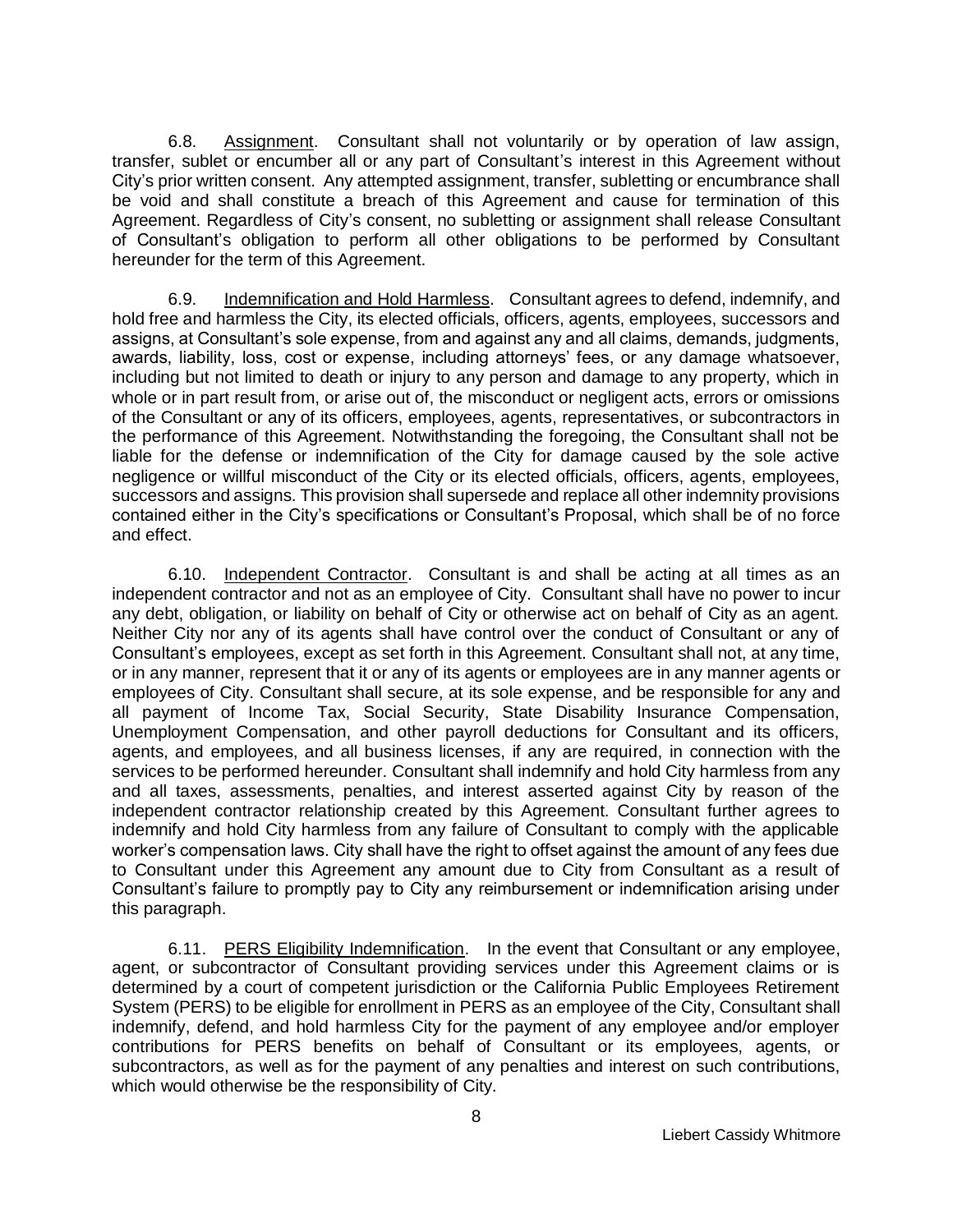Notwithstanding any other agency, state or federal policy, rule, regulation, law or ordinance to the contrary, Consultant and any of its employees, agents, and subcontractors providing service under this Agreement shall not qualify for or become entitled to, and hereby agree to waive any claims to, any compensation, benefit, or any incident of employment by City, including but not limited to eligibility to enroll in PERS as an employee of City and entitlement to any contribution to be paid by City for employer contribution and/or employee contributions for PERS benefits.

6.12. Cooperation. In the event any claim or action is brought against City relating to Consultant's performance or services rendered under this Agreement, Consultant shall render any reasonable assistance and cooperation which City might require.

6.13. Ownership of Documents. Subject to the California Rules of Professional Conduct, all findings, reports, documents, information and data including, but not limited to, computer tapes or discs, files and tapes furnished or prepared by Consultant or any of its subcontractors in the course of performance of this Agreement, shall be and remain the sole property of City. Consultant agrees that any such documents or information shall not be made available to any individual or organization without the prior consent of City. Any use of such documents for other projects not contemplated by this Agreement, and any use of incomplete documents, shall be at the sole risk of City and without liability or legal exposure to Consultant. City shall indemnify and hold harmless Consultant from all claims, damages, losses, and expenses, including attorneys' fees, arising out of or resulting from City's use of such documents for other projects not contemplated by this Agreement or use of incomplete documents furnished by Consultant. Consultant shall deliver to City any findings, reports, documents, information, data, in any form, including but not limited to, computer tapes, discs, files audio tapes or any other related items as requested by City or its authorized representative, at no additional cost to the City.

6.14. Public Records Act Disclosure. Consultant has been advised and is aware that this Agreement and all reports, documents, information and data, including, but not limited to, computer tapes, discs or files furnished or prepared by Consultant, or any of its subcontractors, pursuant to this Agreement and provided to City may be subject to public disclosure as required by the California Public Records Act (California Government Code section 6250 *et seq*.). Exceptions to public disclosure may be those documents or information that qualify as trade secrets, as that term is defined in the California Government Code section 6254.7, and of which Consultant informs City of such trade secret. The City will endeavor to maintain as confidential all information obtained by it that is designated as a trade secret. The City shall not, in any way, be liable or responsible for the disclosure of any trade secret including, without limitation, those records so marked if disclosure is deemed to be required by law or by order of the Court.

6.15. Conflict of Interest. Consultant and its officers, employees, associates and subconsultants, if any, will comply with all conflict of interest statutes of the State of California applicable to Consultant's services under this agreement, including, but not limited to, the Political Reform Act (Government Code sections 81000, *et seq*.) and Government Code section 1090. During the term of this Agreement, Consultant and its officers, employees, associates and subconsultants shall not, without the prior written approval of the City Representative, perform work for another person or entity for whom Consultant is not currently performing work that would require Consultant or one of its officers, employees, associates or subconsultants to abstain from a decision under this Agreement pursuant to a conflict of interest statute.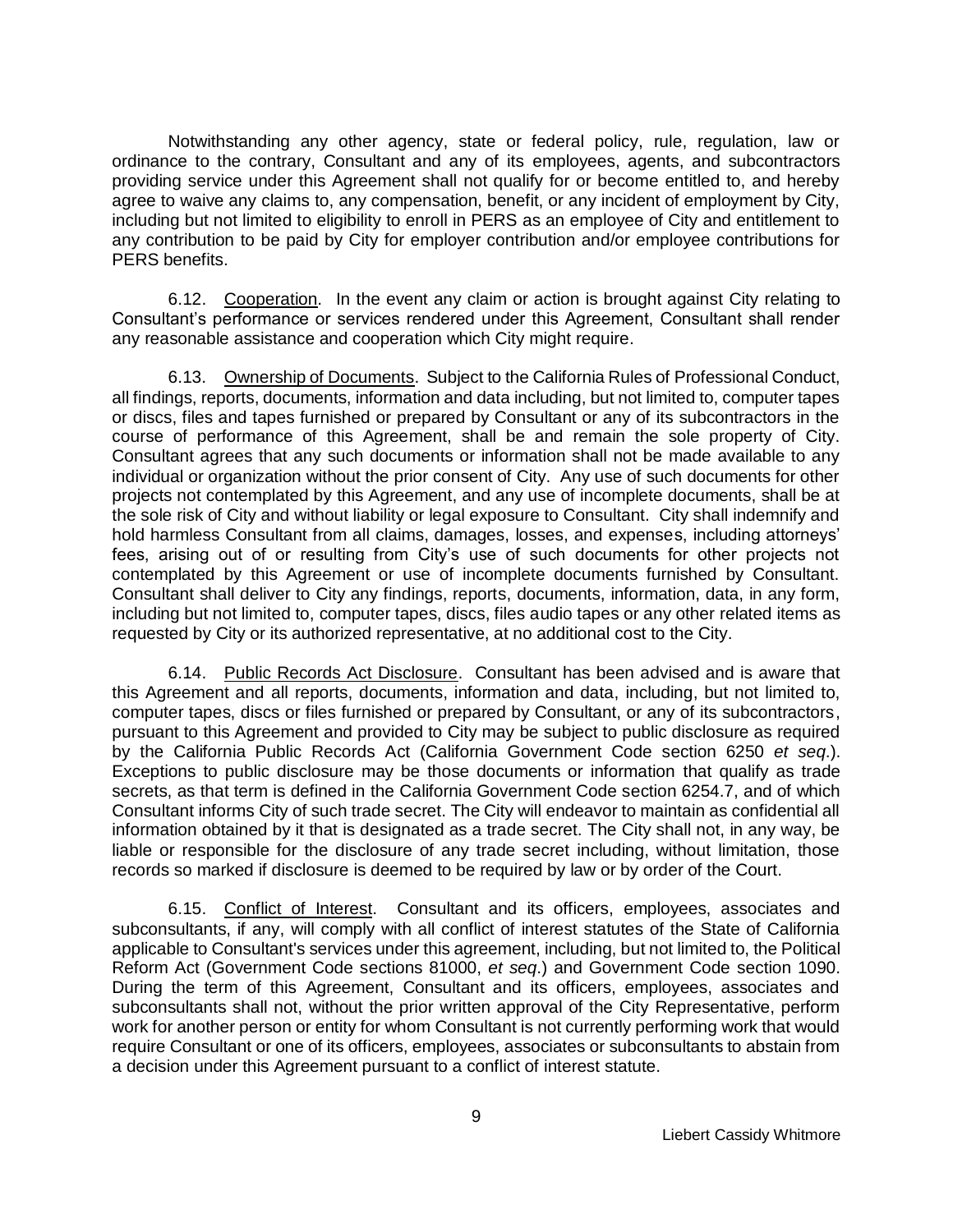6.16. Responsibility for Errors. Consultant shall be responsible for its work and results under this Agreement. Consultant, when requested, shall furnish clarification and/or explanation as may be required by the City's representative, regarding any services rendered under this Agreement at no additional cost to City. In the event that an error or omission attributable to Consultant occurs, then Consultant shall, at no cost to City, provide all necessary design drawings, estimates and other Consultant professional services necessary to rectify and correct the matter to the sole satisfaction of City and to participate in any meeting required with regard to the correction.

6.17. Prohibited Employment. Consultant will not employ any regular employee of City while this Agreement is in effect.

6.18. Order of Precedence. In the event of an inconsistency in this Agreement and any of the attached Exhibits, the terms set forth in this Agreement shall prevail. If, and to the extent this Agreement incorporates by reference any provision of any document, such provision shall be deemed a part of this Agreement. Nevertheless, if there is any conflict among the terms and conditions of this Agreement and those of any such provision or provisions so incorporated by reference, this Agreement shall govern over the document referenced.

6.19. Costs. Each party shall bear its own costs and fees incurred in the preparation and negotiation of this Agreement and in the performance of its obligations hereunder except as expressly provided herein.

6.20. Binding Effect. This Agreement binds and benefits the parties and their respective permitted successors and assigns.

6.21. No Third Party Beneficiary Rights. This Agreement is entered into for the sole benefit of City and Consultant and no other parties are intended to be direct or incidental beneficiaries of this Agreement and no third party shall have any right in, under or to this Agreement.

6.22. Headings. Paragraphs and subparagraph headings contained in this Agreement are included solely for convenience and are not intended to modify, explain or to be a full or accurate description of the content thereof and shall not in any way affect the meaning or interpretation of this Agreement.

6.23. Construction. The parties have participated jointly in the negotiation and drafting of this Agreement. In the event an ambiguity or question of intent or interpretation arises with respect to this Agreement, this Agreement shall be construed as if drafted jointly by the parties and in accordance with its fair meaning. There shall be no presumption or burden of proof favoring or disfavoring any party by virtue of the authorship of any of the provisions of this Agreement.

6.24. Amendments. Only a writing executed by the parties hereto or their respective successors and assigns may amend this Agreement.

6.25. Waiver. The delay or failure of either party at any time to require performance or compliance by the other of any of its obligations or agreements shall in no way be deemed a waiver of those rights to require such performance or compliance. No waiver of any provision of this Agreement shall be effective unless in writing and signed by a duly authorized representative of the party against whom enforcement of a waiver is sought. The waiver of any right or remedy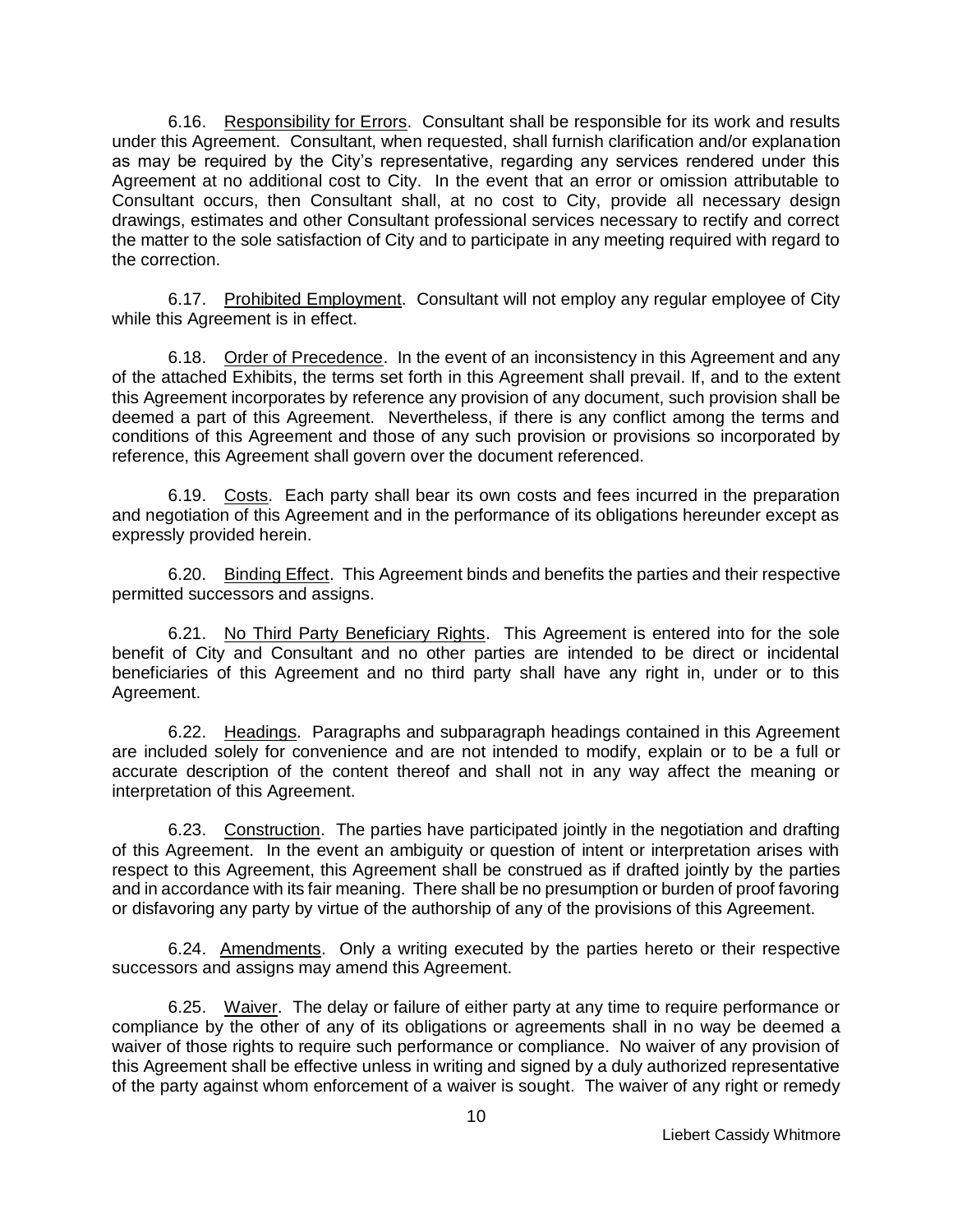in respect to any occurrence or event shall not be deemed a waiver of any right or remedy in respect to any other occurrence or event, nor shall any waiver constitute a continuing waiver.

6.26. Severability. If any provision of this Agreement is determined by a court of competent jurisdiction to be unenforceable in any circumstance, such determination shall not affect the validity or enforceability of the remaining terms and provisions hereof or of the offending provision in any other circumstance. Notwithstanding the foregoing, if the value of this Agreement, based upon the substantial benefit of the bargain for any party, is materially impaired, which determination made by the presiding court or arbitrator of competent jurisdiction shall be binding, then both parties agree to substitute such provision(s) through good faith negotiations.

6.27. Counterparts and Electronic Signatures. This Agreement may be executed in one or more counterparts, each of which shall be deemed an original. All counterparts shall be construed together and shall constitute one agreement. Counterpart written signatures may be transmitted by facsimile, email or other electronic means and have the same legal effect as if they were original signatures.

6.28. Corporate Authority. The persons executing this Agreement on behalf of the parties hereto warrant that they are duly authorized to execute this Agreement on behalf of said parties and that by doing so the parties hereto are formally bound to the provisions of this Agreement.

**IN WITNESS WHEREOF**, the parties hereto have caused this Agreement to be executed by and through their respective authorized officers, as of the date first above written.

**CONSULTANT**

Signature

\_\_\_\_\_\_\_\_\_\_\_\_\_\_\_\_\_\_\_\_\_\_\_\_\_\_\_\_\_\_\_\_\_\_ Date: \_\_\_\_\_\_\_\_\_\_\_\_\_\_\_\_\_\_\_\_\_\_\_\_\_\_

 $\_$ [Name and Title]

**CITY OF COSTA MESA**

Lori Ann Farrell Harrison

\_\_\_\_\_\_\_\_\_\_\_\_\_\_\_\_\_\_\_\_\_\_\_\_\_\_\_\_\_\_\_\_\_\_ Date: \_\_\_\_\_\_\_\_\_\_\_\_\_\_\_\_\_\_\_\_\_\_\_\_\_\_

ATTEST:

City Manager

\_\_\_\_\_\_\_\_\_\_\_\_\_\_\_\_\_\_\_\_\_\_\_\_\_\_\_\_\_\_\_\_\_\_ Brenda Green City Clerk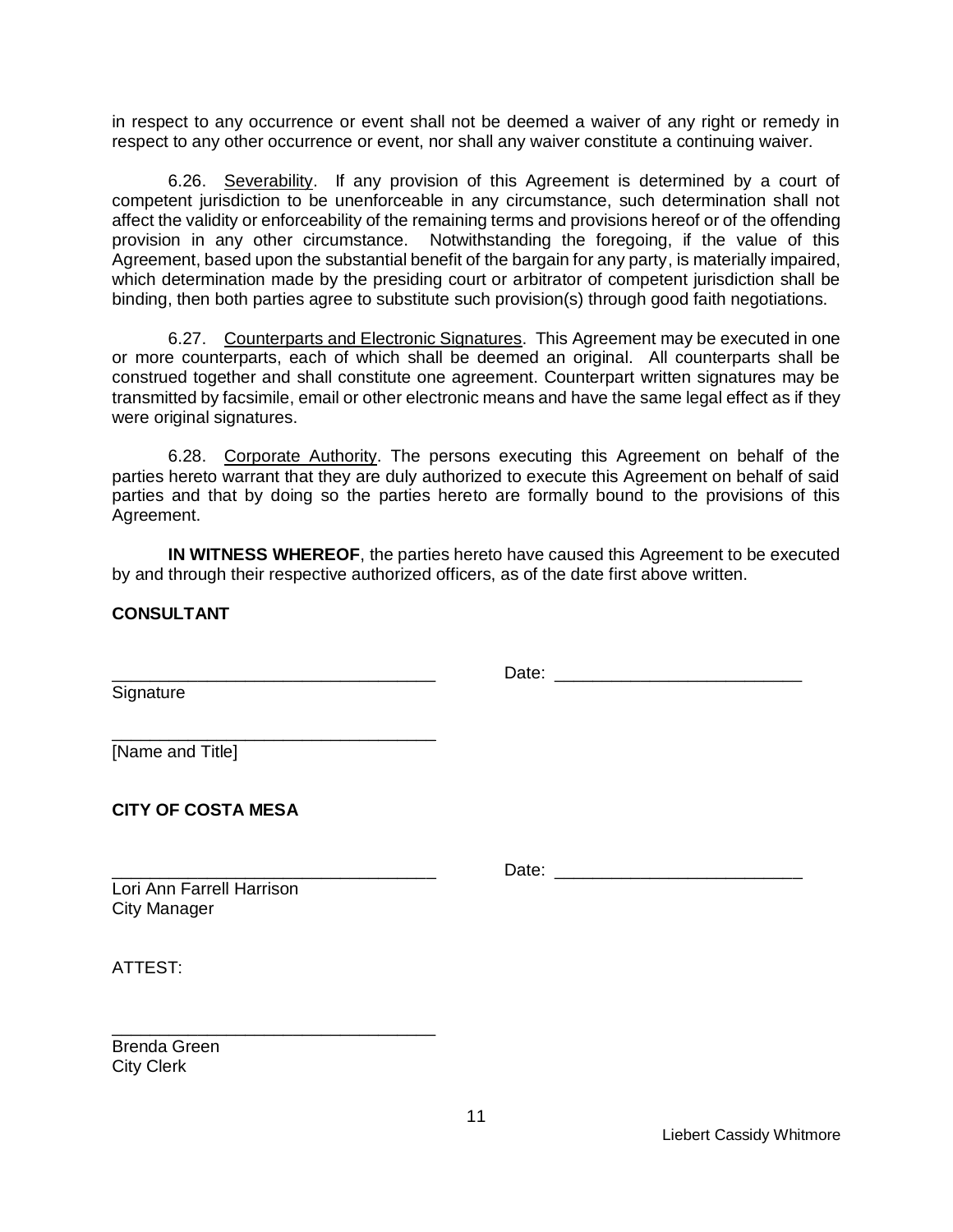APPROVED AS TO FORM:

Acting Finance Director

| Kimberly Hall Barlow<br><b>City Attorney</b>                                                                          |                                                                                                                                                                                                                                |
|-----------------------------------------------------------------------------------------------------------------------|--------------------------------------------------------------------------------------------------------------------------------------------------------------------------------------------------------------------------------|
| APPROVED AS TO INSURANCE:                                                                                             |                                                                                                                                                                                                                                |
| <u> 1990 - Johann Barbara, martin amerikan basar dan bagi dan bagi dalam bagi dalam bagi dalam bagi dalam bagi da</u> |                                                                                                                                                                                                                                |
| Ruth Wang<br><b>Risk Management</b>                                                                                   |                                                                                                                                                                                                                                |
| APPROVED AS TO CONTENT:                                                                                               |                                                                                                                                                                                                                                |
|                                                                                                                       |                                                                                                                                                                                                                                |
| Kasama Lee<br><b>Project Manager</b>                                                                                  |                                                                                                                                                                                                                                |
| DEPARTMENTAL APPROVAL:                                                                                                |                                                                                                                                                                                                                                |
|                                                                                                                       |                                                                                                                                                                                                                                |
| <b>Susan Price</b><br><b>Assistant City Manager</b>                                                                   |                                                                                                                                                                                                                                |
| <b>APPROVED AS TO PURCHASING:</b>                                                                                     |                                                                                                                                                                                                                                |
|                                                                                                                       | Date: the contract of the contract of the contract of the contract of the contract of the contract of the contract of the contract of the contract of the contract of the contract of the contract of the contract of the cont |
| Carol Molina                                                                                                          |                                                                                                                                                                                                                                |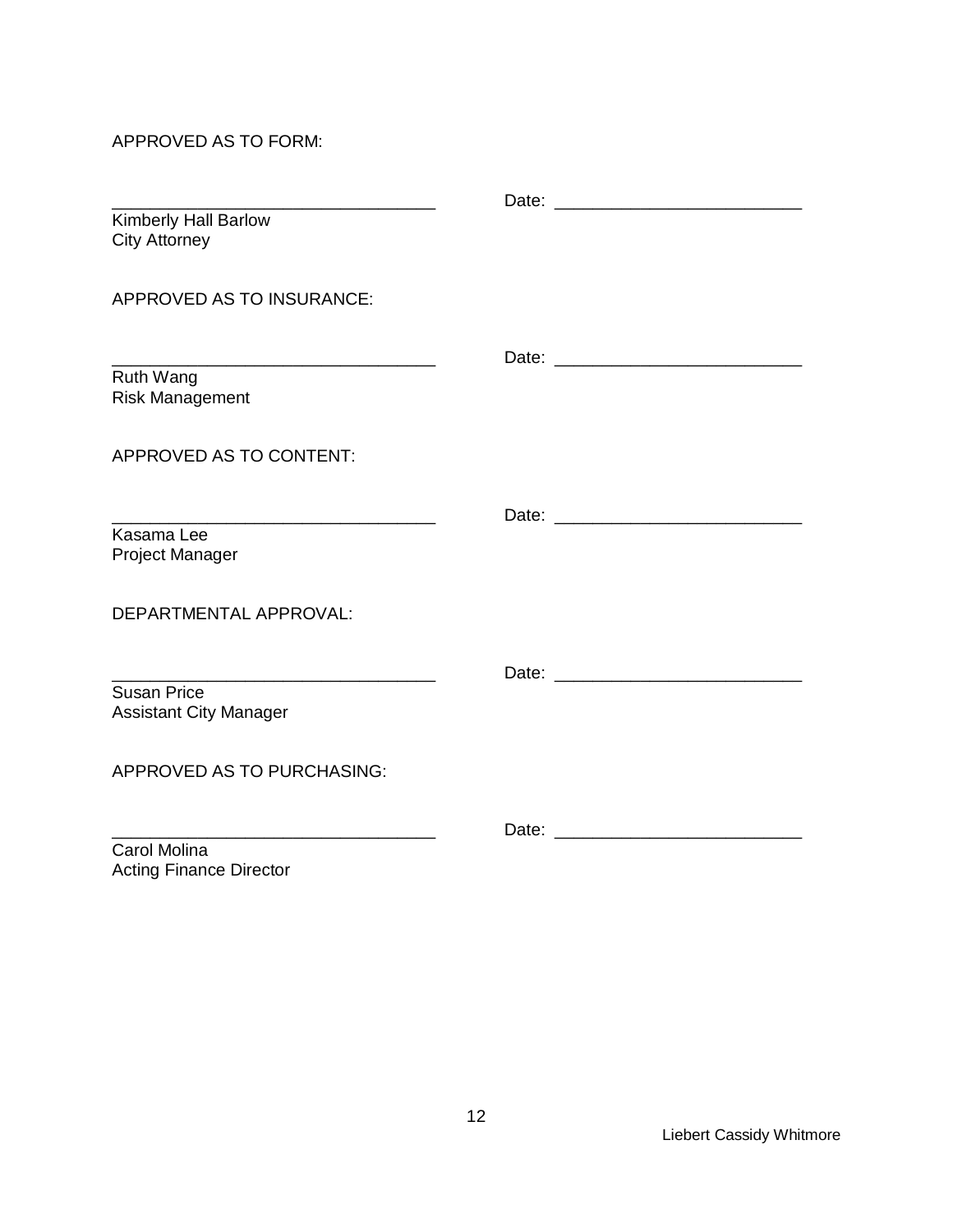# **EXHIBIT A**

**CONSULTANT'S PROPOSAL**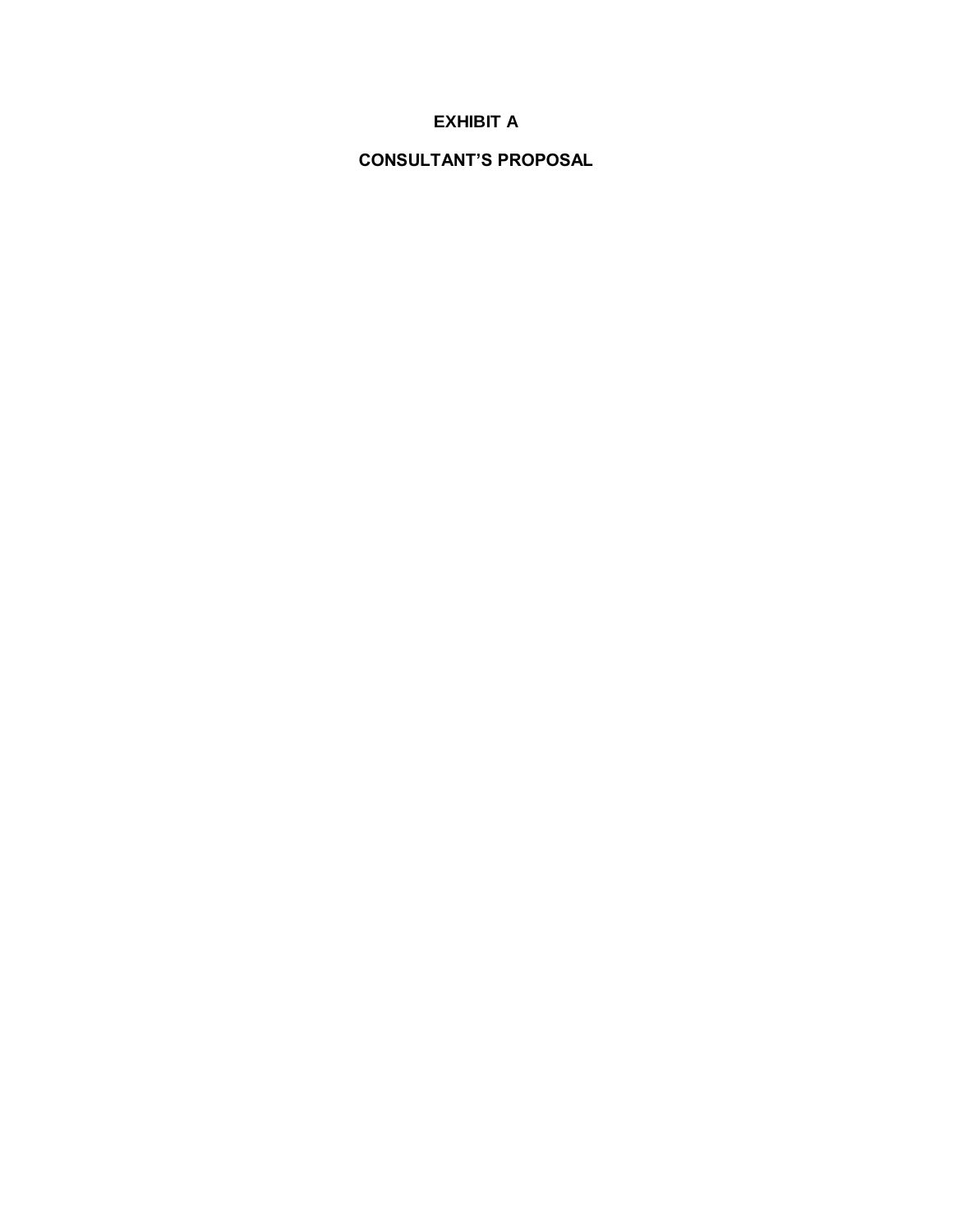

Liebert Cassidy Whitmore (LCW) provides a full array of legal services for public agencies and welcome the opportunity to assist in these matters for the City of Costa Mesa.

Our firm provides legal services for a multitude of public agencies in and around Orange County and has a strong commitment to our clients. As a local firm, we have the essential knowledge and relationships to serve the City effectively. As California's preeminent public management law firm, we also have a deep bench statewide with over 90 attorneys on staff, giving us the ability to assist in complex issues.

Provided below is a summary of our services and rates.

# **FIRM OVERVIEW**

For forty years, Liebert Cassidy Whitmore has served public agencies and non-profit organizations of California in all aspects of employment law and labor relations. Today, with offices in Los Angeles, San Francisco, Sacramento, Fresno, and San Diego, we are fully prepared to tackle both large and varied assignments. Our clients value not only our expertise and proficiency, but also our integrity and responsiveness. As a full-service law firm, we handle all aspects of our clients' needs and provide innovative, ethical and costeffective solutions.

We are proud of the depth of experience, varied personalities, and diversity of skills our firm offers our clients. The attorneys with whom you will work devote their careers to public sector labor and employment law. We work with our clients to ensure that they have prompt, quality answers to their questions. Likewise, we strive to minimize the costs to our clients.

Our primary mission is to provide excellent service to our clients. Preventive law is a cornerstone of our firm. We believe in assisting our clients to avoid problems and disputes before they arise. We do this through ongoing communication, training, audits, advice, and cooperative employer-employee relations. We feel we are successfully supporting our clients when we help them need their lawyers less. Nevertheless, we are also equipped to put up a fierce fight for you when defense is needed. LCW is experienced in all aspects of hearings, arbitration and litigation up through jury trials. The firm's success in public sector litigation is unmatched, giving us the ability to take on cases with minimal lead-time and that involve complex matters.

Our attorneys are intimately familiar with the Meyers-Milias-Brown Act (MMBA), the Fair Standard Labor Act (FLSA), the Americans with Disabilities Act, and the range of state and federal constitutional and statutory law that regulates public agencies in California. We delve into these laws repeatedly throughout the day, every day, and regularly advise and defend clients on issues.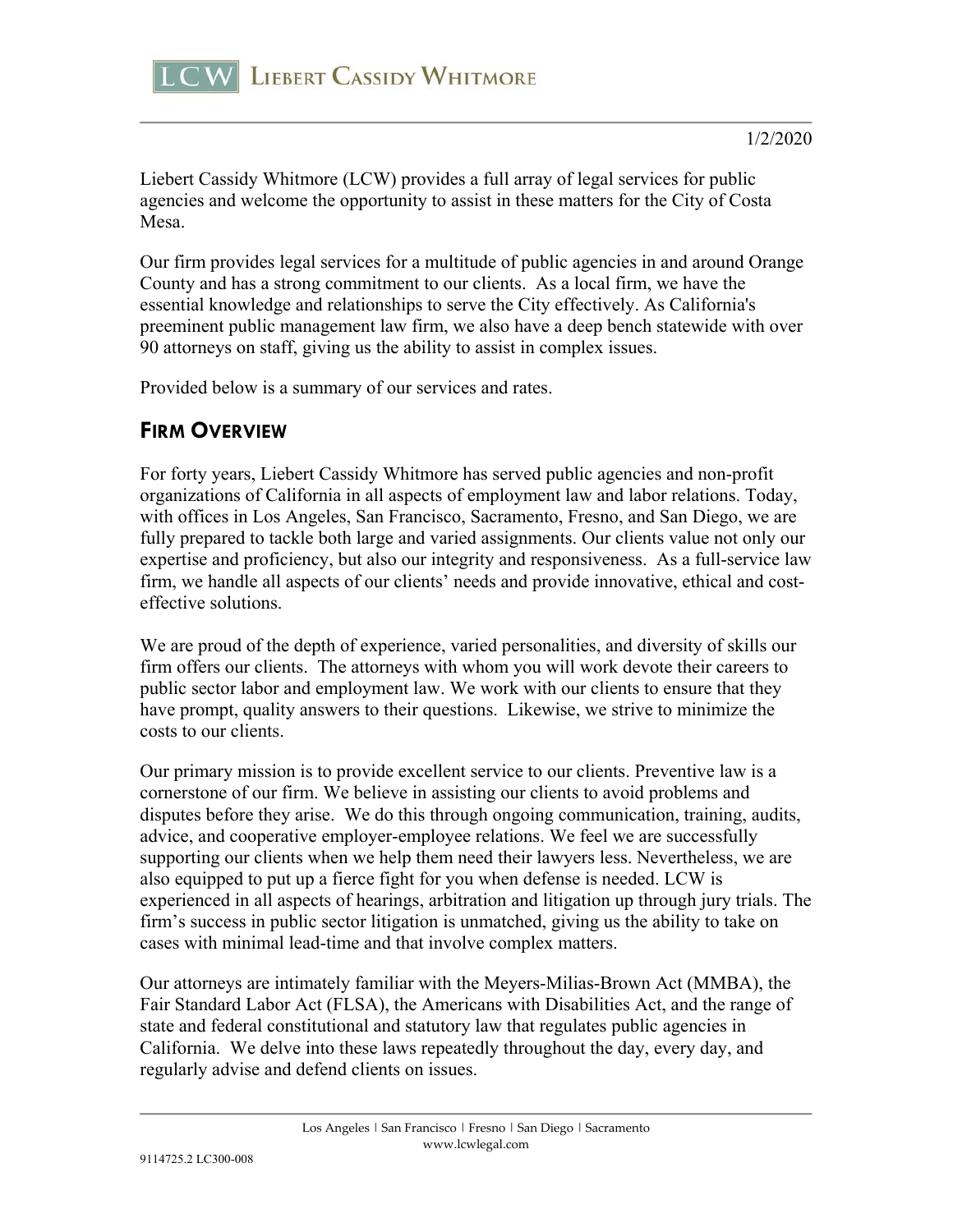

Members of the firms also provide robust labor relations representation services in all forms of collective bargaining and impasse resolution processes, such as mediation, factfinding and interest arbitration. LCW has negotiated hundreds of memoranda of understanding with all varieties of general and professional employees. We have negotiated virtually every issue within the scope of bargaining, including wages, hours, health and retirement benefits, leaves and discipline.

LCW would serve as not only your lawyers, but also your trusted advisors. We first set out to understand your unique goals and challenges so that we are able to provide practical legal advice that is aligned with your mission and values. Our deep expertise also allows us to provide legal services in an efficient and cost-effective manner so that you can focus the majority of your time and resources on serving your community.

# **AREAS OF LAW**

Our attorneys practice in the area of labor and employment law representing public agencies on a full range of legal issues, including but not limited to:

- **General Employee Relations and Disciplinary Actions:** We work closely with employers to provide advice in areas such as hiring applicants, wage and hour, discipline and performance, the disability interactive process, and retirement. LCW provides counsel and advice to manage employee performance and discipline. This includes performance evaluations, performance improvement plans, suspensions, demotions, and terminations.
- **Wage and Hour Laws:** LCW is on the cutting edge of wage and hour laws and best management practices. Our team recognizes the risks and navigates the challenges our clients face on the full spectrum of wage and hour/FLSA issues from overtime to exemption analysis. LCW has extensive experience assisting employers to ensure that their policies and practices comply with wage and hour laws and best management practices through audit services and preventative training.
- **Discrimination, Harassment, Retaliation, and Civil Rights Laws:** We regularly counsel and defend agencies involving all types of workplace discrimination, harassment, and civil rights laws. From age, race, sex, sexual orientation, gender identity, religion and national origin to issues involving harassment and retaliation, our team has successfully litigated and settled hundreds of lawsuits related to these issues. We take a proactive approach by advising and drafting employment policies and providing training to management, supervisors and employees relating to anti-harassment and discrimination.
- **Retirement/Pension Laws:** We advise agencies on public employee retirement plans, including the California Public Employees' Retirement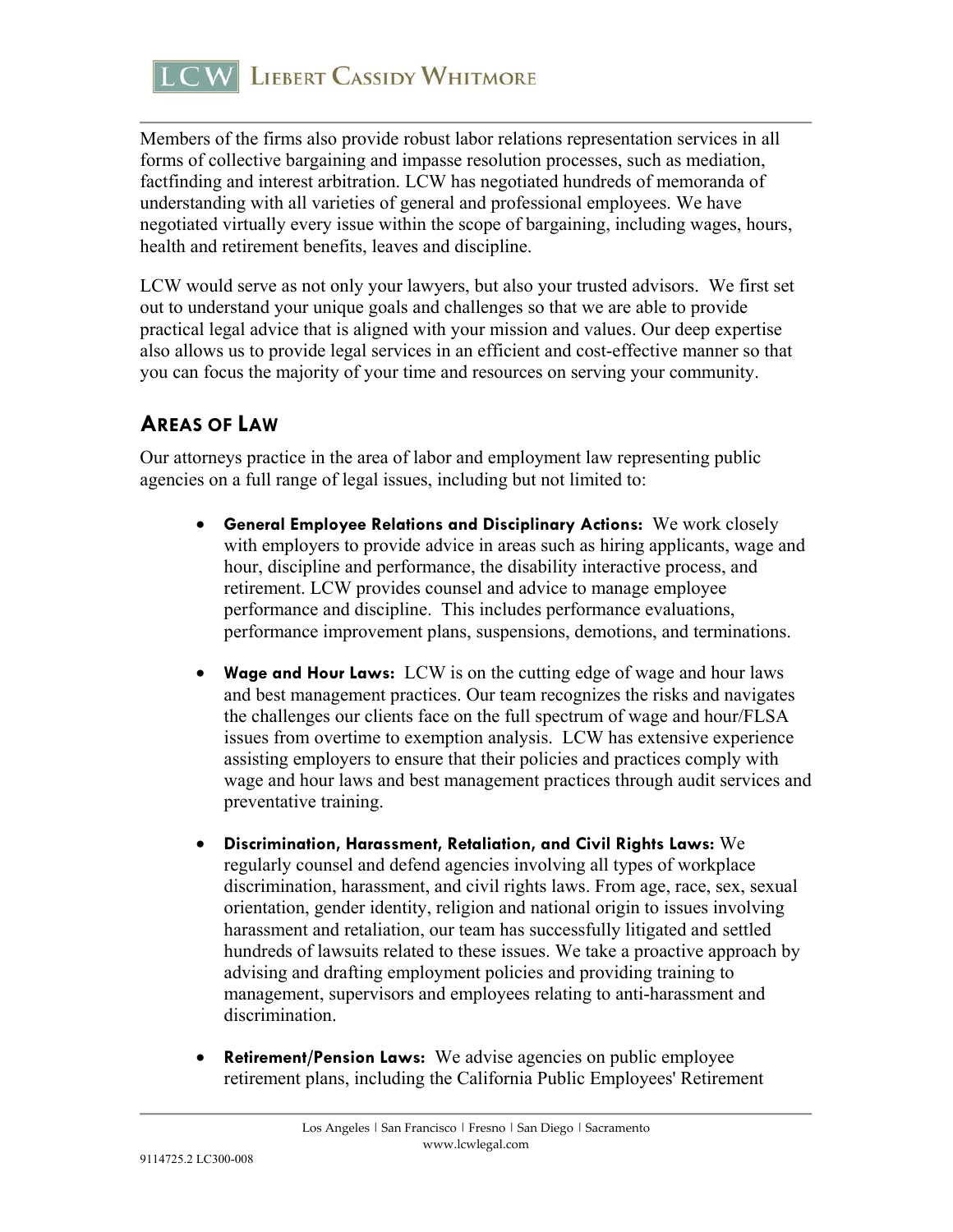System (CalPERS), the County Employees Retirement Law of 1937 (1937 Act), and local agency retirement systems. Our firm offers retirement system audits to review compliance with public retirement statutes, regulations, and administrative interpretations.

- **Health and Welfare Benefits**: LCW provides representation, advice, and counsel to employers on all aspects of employee health, medical and welfare benefits, including the complex and evolving Affordable Care Act, HIPAA, compliance with the PEMHCA (a.k.a. CalPERS medical). This also includes consulting on health reimbursement accounts, vesting of retiree health benefits, and structuring and modifying benefits for retirees, current employees, and future employees in order to manage the cost of benefits. We also advise on issues related to employee disabilities, including disability retirement, the interactive process, reasonable accommodations, and employees on extended leave.
- **Public Sector Labor Laws and Procedures:** LCW advises on the Meyers-Milias-Brown Act and labor relations procedures before the Public Employment Relations Board (PERB). We have worked closely with general counsel, City attorneys and City counsel, and have directly handled the representation for our clients in literally hundreds of legal proceedings before civil service and personnel boards, arbitrators, PERB, State and federal EEO and other administrative agencies and the courts. These proceedings have covered the full spectrum of employer-employee relations matters, such as civil service and arbitration appeals, recognition and unit representation matters, unfair labor practice charges and related negotiating issues, employment discrimination matters, whistleblower claims, pension and disability issues, FLSA claims and workplace investigations.
- **Negotiations:** We have specialized experience in doing labor relations work on behalf of public agencies, including representing management in all forms of collective bargaining and impasse resolution processes, such as mediation, factfinding and interest arbitration. Our attorneys are well versed at handling multiple bargaining tables and are experienced in utilization of different bargaining techniques in order to successfully conclude negotiations.

 Members of the firm have successfully negotiated hundreds of labor agreements for cities, counties, special districts and school and college districts. Members of the firm are experienced in collaborative/interest based bargaining techniques as well as the more traditional labor negotiations approach. We pride ourselves on successfully establishing our role as an effective advocate for our clients while maintaining a professional relationship with employee organizations and their representatives.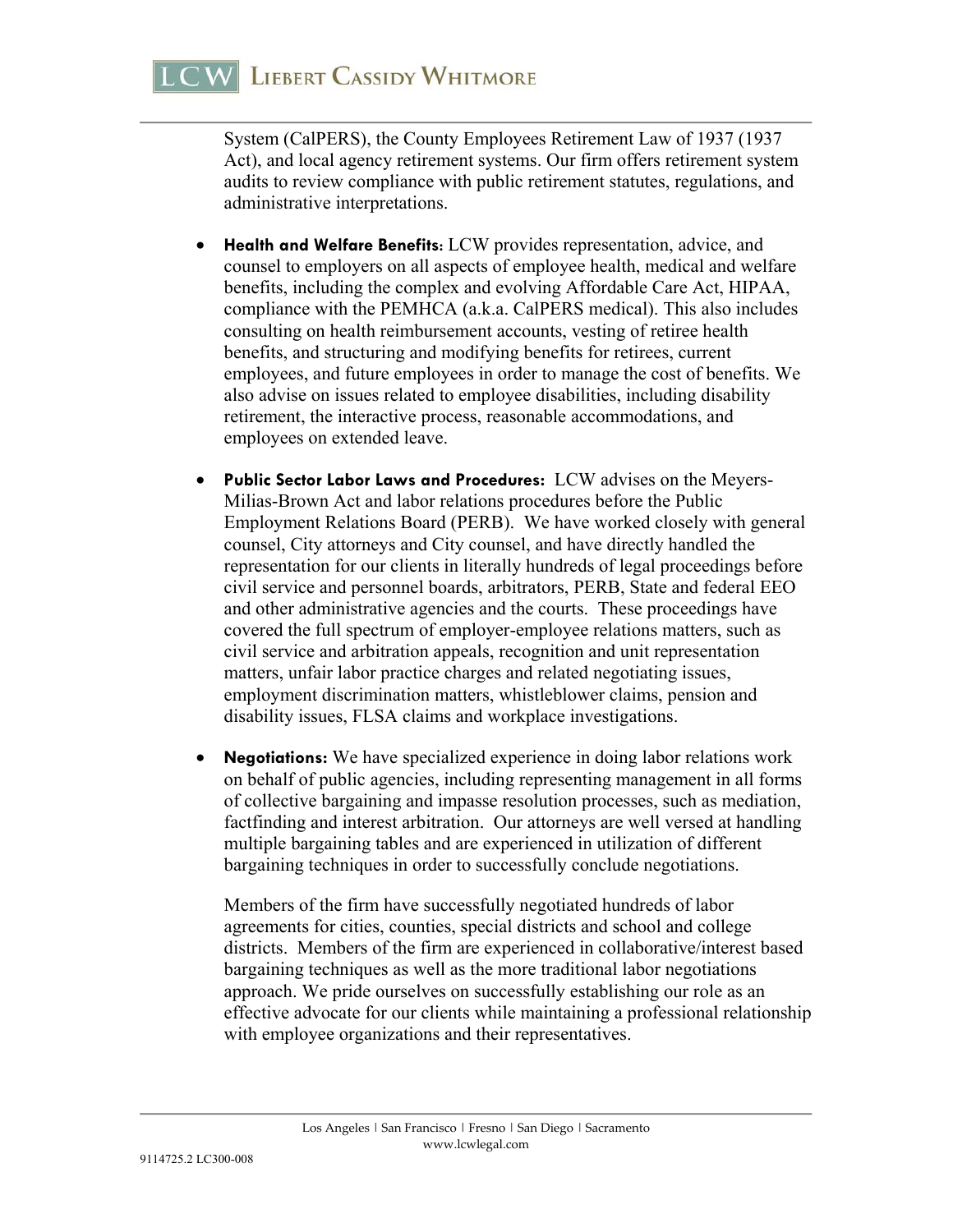In addition to conducting negotiations for public employers, we continually work with public agencies that employ staff personnel to do their own negotiations. This arrangement has involved all aspects of consultation and related services, including written initial bargaining proposals, reviewing counter-proposals, providing training and advice concerning negotiating strategies, and giving general advice when particular problems arise.

- **Leave of Absence Laws:** Our firm provides comprehensive leave review to address employees who are out on an extended leave of absence. LCW works with agencies to develop a tailored, proactive approach to manage employees on extended leaves. We provide specific advice and strategies to address each employee's circumstances and ensure the agency remains in compliance with all applicable laws.
- **Investigations and Disciplinary Actions:** Our attorneys regularly conduct workplace investigations and are available to assist with investigations that would be appropriately conducted in-house and do not require an impartial investigator. LCW attorneys have conducted and overseen hundreds of confidential investigations involving the full range of workplace issues, including allegations of harassment, discrimination, retaliation, whistleblowing, misconduct, financial improprieties, as well as personnel policy, rules, and code of conduct violations.
- **Conflict of Interest and Open Government Laws:** We regularly provide advice to clients on the Ralph M. Brown Act, the California Public Records Act, the California conflict of interest law (Govt. Code section 1090) as well as other Statutory and Constitutional Ethics Laws. We also advise on organizational conflicts of interest, avoiding bias and unfair competitive advantage in the procurement process.
- **Due Process:** As employers, our clients are also subject to the dictates of the State and Federal Constitutions, including procedural substantive due process, equal protection, first amendment and privacy rights, and the fourth amendment's protection against unreasonable searches, all of which are bases for employment related claims. LCW attorneys help clients by walking through the elements and rules to keep in mind when dealing with due process in the workplace.
- **Unemployment Issues:** Members of the firm provide advice and counsel in regards to unemployment compensation. We provide advice on benefit and eligibility issues as well as the claims process. We have assisted agencies during the administrative appeals process and have represented them in unemployment compensation hearings.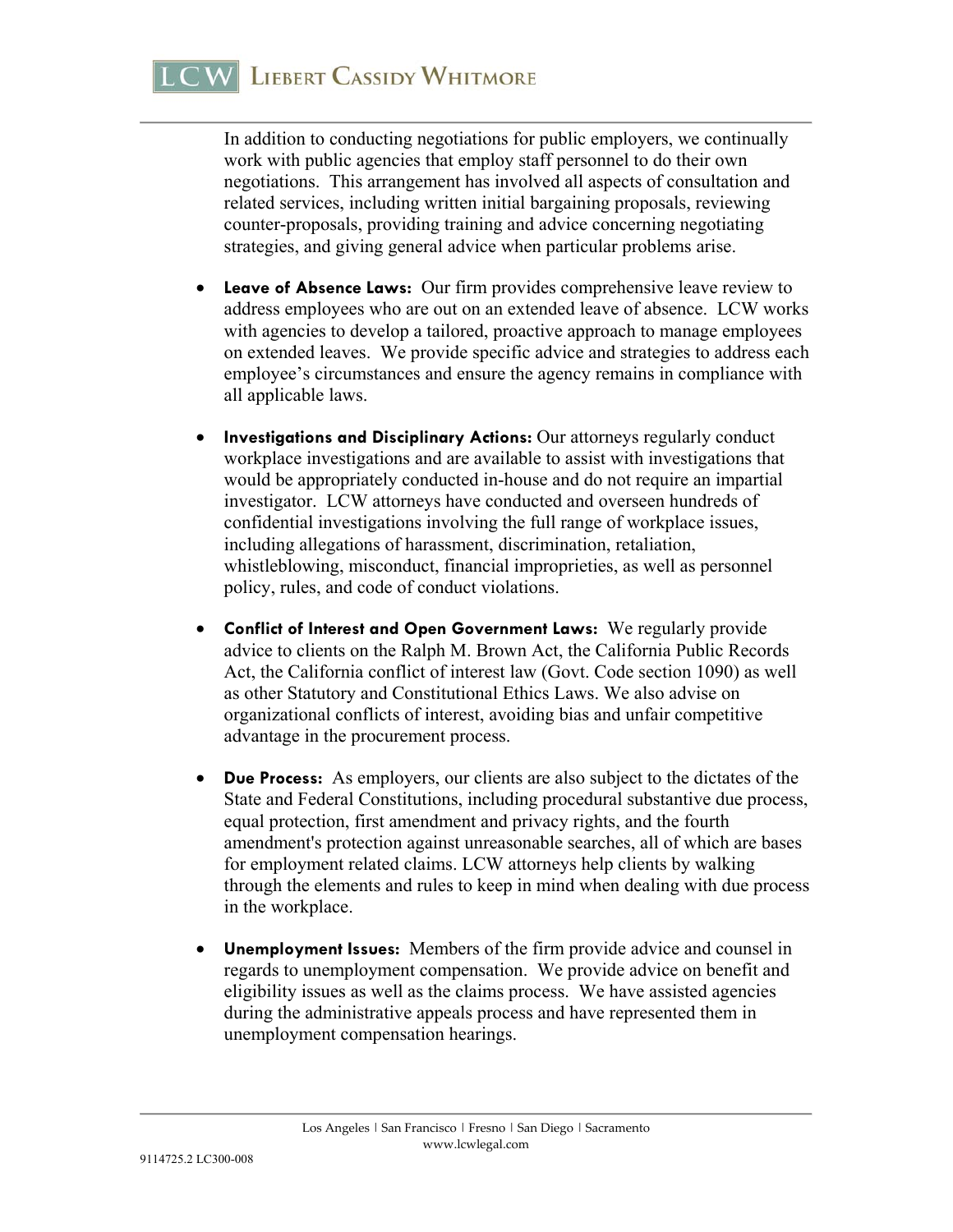# **LCW LIEBERT CASSIDY WHITMORE**

• Litigation: Our attorneys strive to prevent employment disputes before they arise through education, training, audits, advice, planning, and cooperative employer-employee relations. When employment disputes do arise, our defense efforts are designed to meet each client's particular needs, goals, and budget. We specialize in representing public agencies in the defense of legal actions and enjoy the reputation of a results-oriented, successful litigation firm. We are experts in all phases of litigation in both federal and state courts: pleading, discovery, motion practice, alternative dispute resolution, settlement and trial.

 LCW attorneys have handled a number of cases that have culminated in jury trials resulting in defense verdicts. These cases included claims for violation of constitutional rights; violation of the Age Discrimination in Employment Act; violation of the disability provisions contained in the Fair Employment and Housing Act; reverse discrimination; sex discrimination; sexual harassment; national origin discrimination; age discrimination; intentional infliction of emotional distress and retaliation claims under both state and federal laws.

 **Public Safety:** LCW has had the privilege of advising and representing public safety agencies for forty years, proudly earning the trust and respect of several generations of police chiefs and sheriffs. We provide advice and counsel to law enforcement agencies on a myriad of personnel issues, including but not limited to: the *Pitchess* procedures for discovery of confidential peace officer personnel records; Brady issues; internal affairs investigations, responding to critical incidents, like officer-involved shootings; public records; and, the POBR. We represent public safety agencies in hundreds of discipline matters, including cases involving alleged unreasonable or use of force. We also have a thriving labor relations practice and have negotiated many hundreds of labor contracts, defended grievance proceedings, and opposed unfair practice charges, including in the context of public safety unions.

# **SERVICES PROVIDED**

#### *Advice and Counsel*

A primary focus of our practice is to provide proactive advice to prevent our clients from becoming parties in an adversarial proceeding. We often accomplish this goal through advice and counsel, policy review and revision, and our renowned training programs.

 **Opinion Letters and Policy Review/Revisions** - Attorneys in the firm, through their interaction with our public sector clients, are aware of the current issues confronting public agencies in California and are skilled at providing clear practical guidance on those issues quickly and effectively. As a result, our firm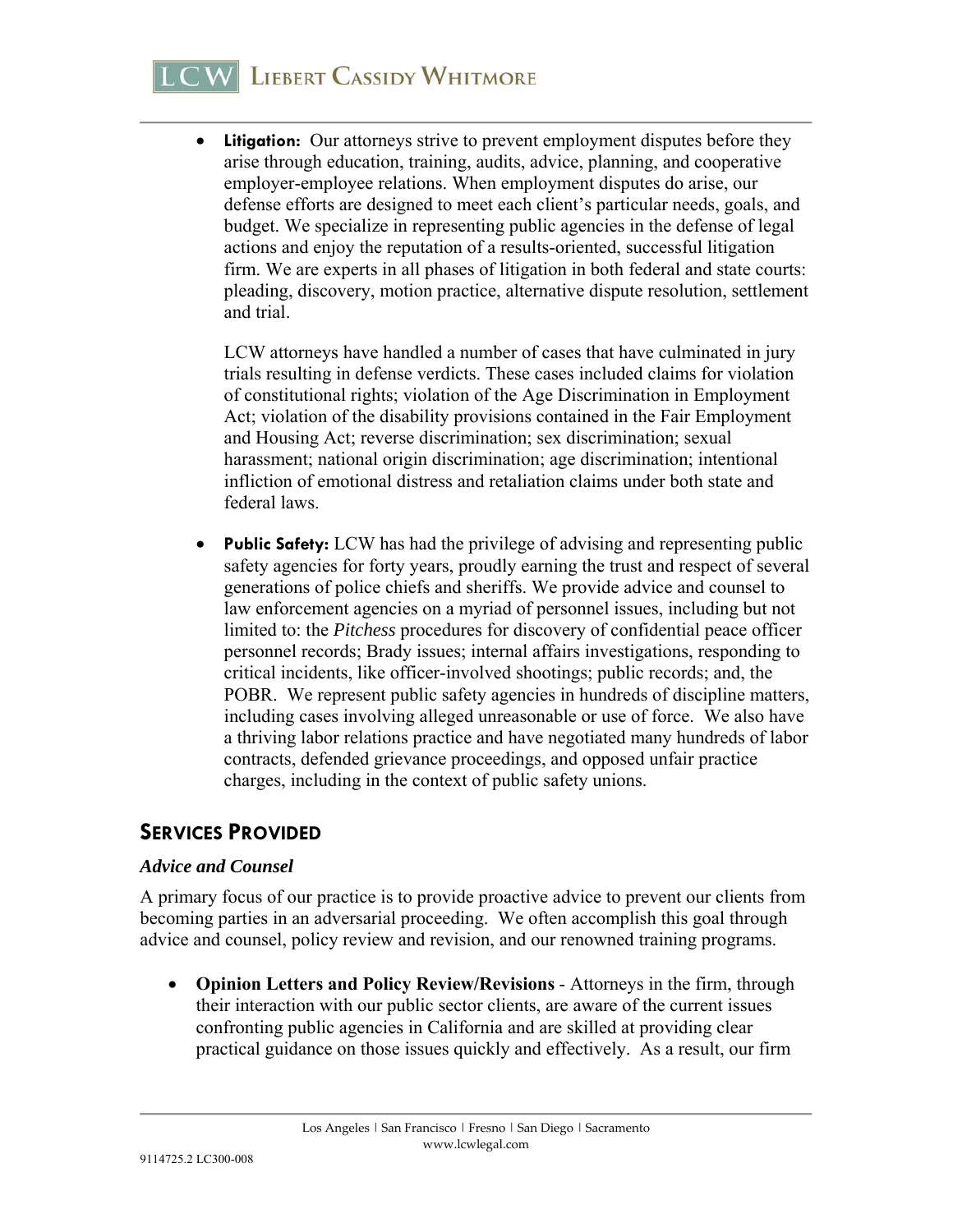frequently provides public agencies with legal advice on a wide arrange of labor and employment law issues through formal opinion letters and policy reviews. We provide review services to effectively meet and address the risks and challenges of this ever-changing legal landscape, drawing on our legal expertise from representing employers in all aspects of labor and employment law. We use systematic auditing processes to ensure compliance with the law and best management practices and provide practical recommendations. Our expertise in this area is reflected in LCW's Liebert Library. The Liebert Library is the firm's online collection of trusted reference materials, including workbooks, sample forms and templates, and model personnel policies.

In addition, our attorneys have extensive experience helping public employer clients audit their policies and practices. We can provide:

- o Personnel Policies / Employee Handbook Audits
- o Wage and Hour / Fair Labor Standards Act Audits
- o Labor Agreement / MOU and Collective Bargaining Audits
- o Retirement and Benefits Audits
- o Health Benefit Audits, including HIPAA and the Affordable Care Act
- o Human Resources and Management Audits
- **Preventive Education** LCW is a pioneer in the field of preventive client education. Through our Employment Relations Consortiums (ERCs), seminar and webinar series, and customized training programs, we offer comprehensive training to public officials, managers, supervisors, and agency professional staff on a regular basis. Last year, we conducted over 800 presentations across the state in areas such as discrimination, sexual harassment, ethics, and performance management.
	- o Employment Relations Consortium (ERC) ERCs are groups of like agencies within a geographic area who join together for the purpose of securing quality employment relations training. Over 900 public agencies, including the City of Costa Mesa, participate in our ERCs. By pooling their resources, agencies can offer a broader range of training topics. Agencies across the state have discovered how to "do more with less" by participating in a local ERC.

The City of Costa Mesa is currently part of our Orange County ERC. This group receives:

- Six full days of group training to which an agency can send any number of employees;
- Reference material for all workshop attendees;
- A copy of our monthly newsletter, *Client Update*;
- Unlimited, complimentary telephone consultation; and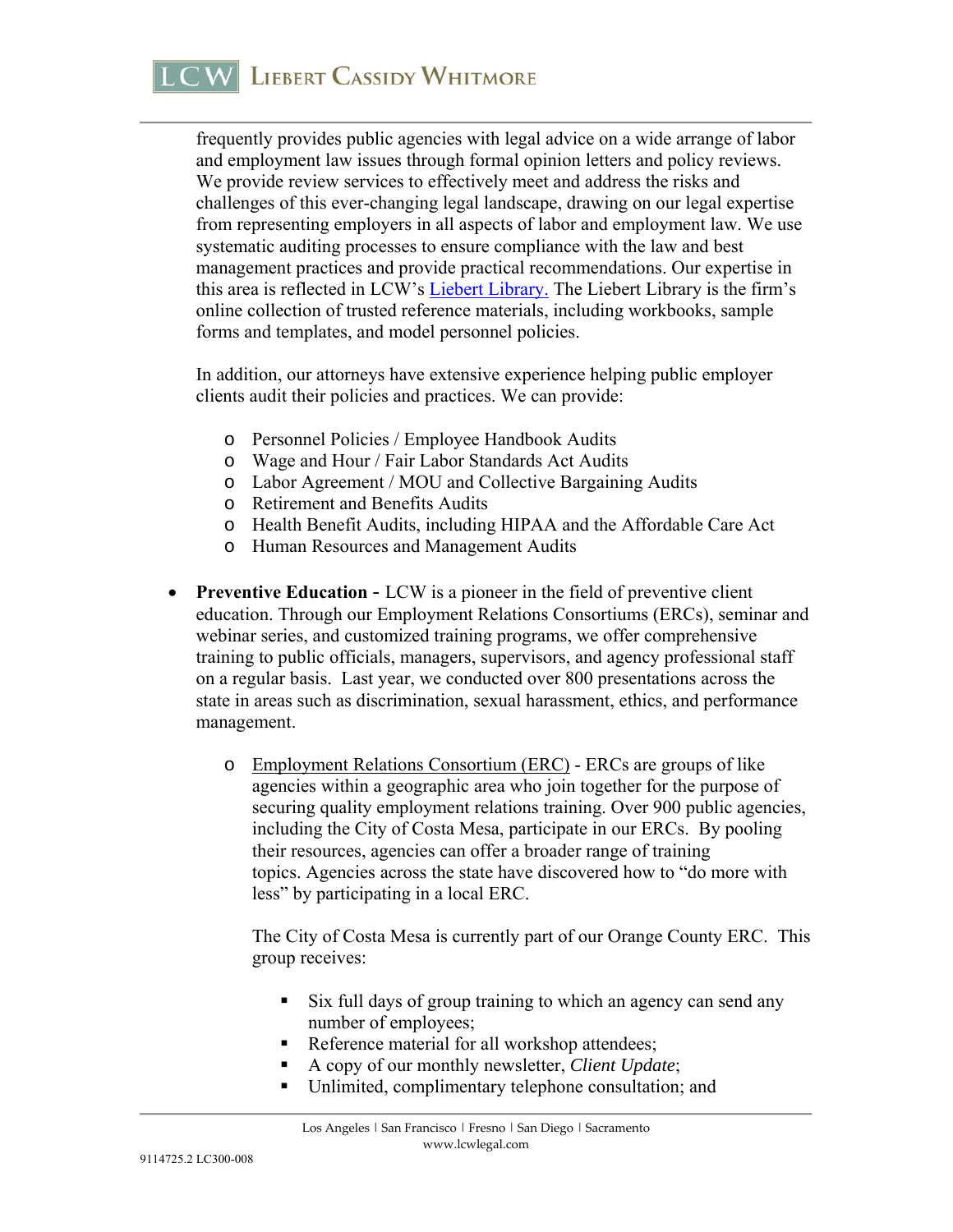- The ability to attend other consortium workshops across the state, space permitting, for no additional fee.
- o Seminars and Webinars Our seminars and webinars allow individual employees to learn about latest breaking legal issues or take a deeper dive on specialized topics (like our Labor Relations series or Wage and Hour seminars). A full list of upcoming classes can be found on our website: www.lcwlegal.com.
- o Customized Trainings While our ERC training module is built on multiagency training, LCW also offers customized training programs for individual agencies on various topics, including Harassment Training for Supervisors and Non-Supervisors, and AB 1234 Ethics Training for Elected and Appointed Officials. Our trainings include practical examples, hypotheticals, interactive exercises, templates and other tools designed to strengthen the skills of participants. Customized training incorporates your policies and procedures, as well as an original set of materials for your reproduction.

#### *Employment Litigation*

The firm's success in public sector litigation is unmatched, giving us the ability to take on cases with minimal lead-time and that involve complex matters. We specialize in representing public agencies in the defense of legal actions and enjoy the reputation of a results-oriented, successful litigation firm. We are experts in all phases of litigation in both federal and state courts: pleading, discovery, motion practice, alternative dispute resolution, settlement and trial. We also specialize in representing public agencies in administrative proceedings involving various Commissions and Departments.

Our particular expertise is in actions brought by employees, former employees, applicants or other individuals alleging employment-related claims. LCW litigators have successfully defended clients involving allegations of harassment, sexual harassment, wrongful termination, discrimination, whistleblower retaliation, and related claims. At any given time, the firm defends over 100 discrimination and other employment related lawsuits in both state and federal court. Members of the firm have tried numerous cases in the last ten years and obtained defense verdicts in a number of jury trials. We also regularly win cases at the initial pleading stage and through summary judgment motions.

LCW understands all of the facets of representing public agencies throughout the litigation process, including representing elected and appointed officials and high-level managers, and appearing before governing bodies. We evaluate the lawsuit at every stage from both a cost and liability perspective so that our clients are continually informed of developments that may affect the litigation strategy and ultimate disposition of the lawsuit. We understand the importance of preparing a case from the outset for summary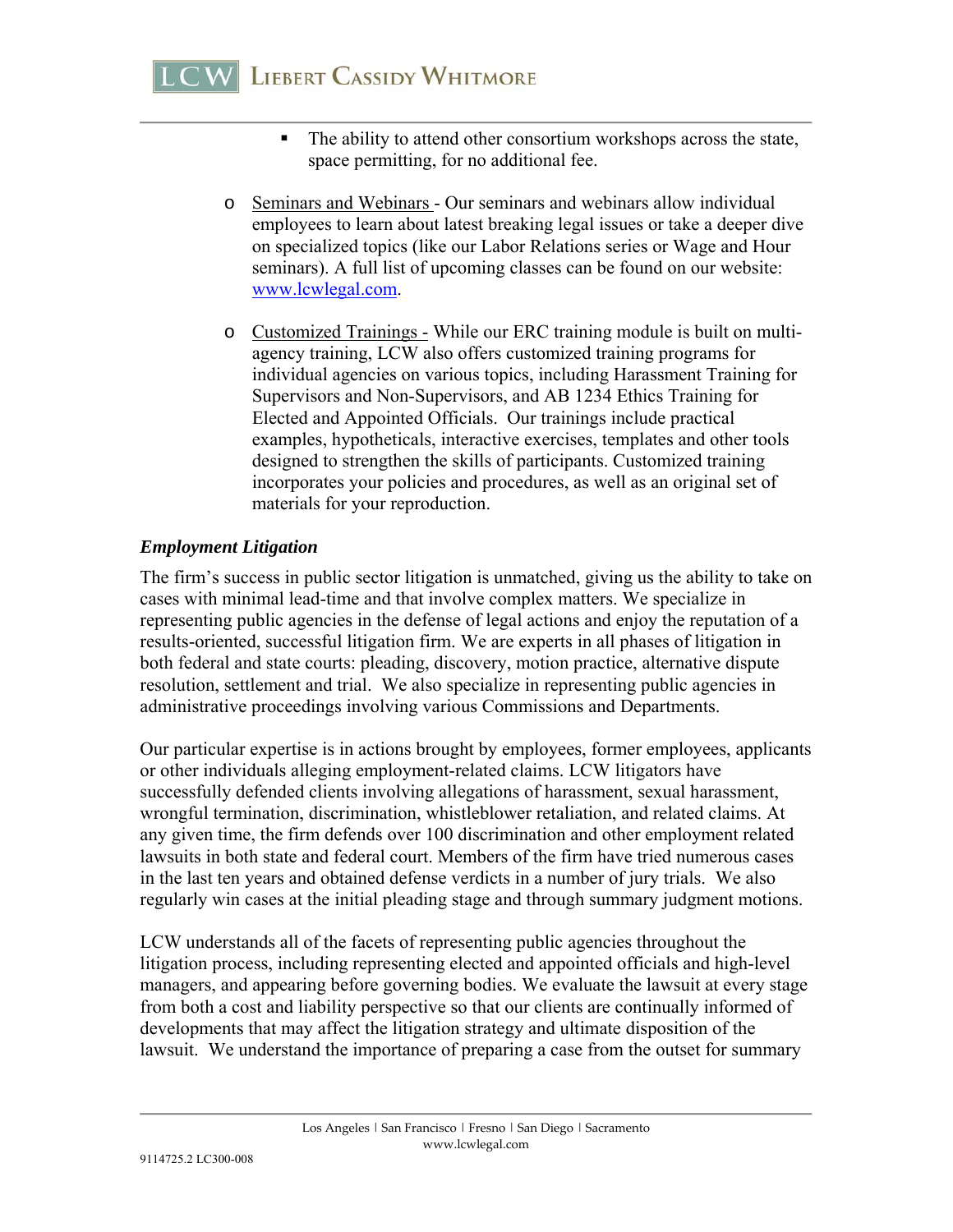judgment, and we work with our clients throughout the process to position them for the best possible outcome based on their goals.

- **LCW's Litigation Approach** We create a comprehensive litigation plan for every matter setting forth these strategic objectives based on the client's goals and objectives. Discovery, motions and other tasks are tailored to those objectives so that our work is focused and efficient. With the comprehensive litigation plan as the roadmap for the litigation team, we are highly proactive, not reactive, we set and control the pace of the lawsuit, and are accountable to the deadlines in the plan. We are always in close communication with the client regarding the progress of the litigation and the client's priorities and goals.
	- o The firm is also committed to professional litigation management and has a strong litigation infrastructure. Our Litigation Manager, an attorney with extensive employment law experience, works closely with the litigation team on compliance with ligation guidelines, budgeting and defense strategy. Her services help ensure that matters are handled effectively and efficiently from inception through resolution or trial, and our clients are not billed for this service.
	- o In addition, at regular intervals throughout the matter, a team of our litigators from across the firm convenes to share resources, insights, and strategies about each case. This is a value-added component provided by LCW and again, clients are not billed for this resource. We also have broad experience with experts, including jury consultants, and recommend their use at trial on a case by case basis. Our Litigation Support Specialist and paralegals manage e-discovery and provide specialized trial support at a much lower rate than outside technical consultants.

## *Negotiations*

Our Labor Relations Practice Group specializes in negotiating labor agreements for public agencies across all classes of employees, including a variety of white and blue collar, professional, supervisory and management, and public safety employee bargaining units. Our team of negotiators have worked with public agencies of all sizes and on all issues surrounding labor agreements. We pride ourselves on successfully establishing our role as an effective advocate for the City, while maintaining a professional relationship with employee organizations and their representatives.

Members of our firm have negotiated literally hundreds of memoranda of understanding with all varieties of general and safety employee groups including: AFSCME, IBEW, IUOE, SEIU, CLOCEA, Teamsters, and various police, fire and general employee associations. We have negotiated virtually every issue within the scope of bargaining, including such issues as: wages, hours, health and retirement benefits, leaves and discipline.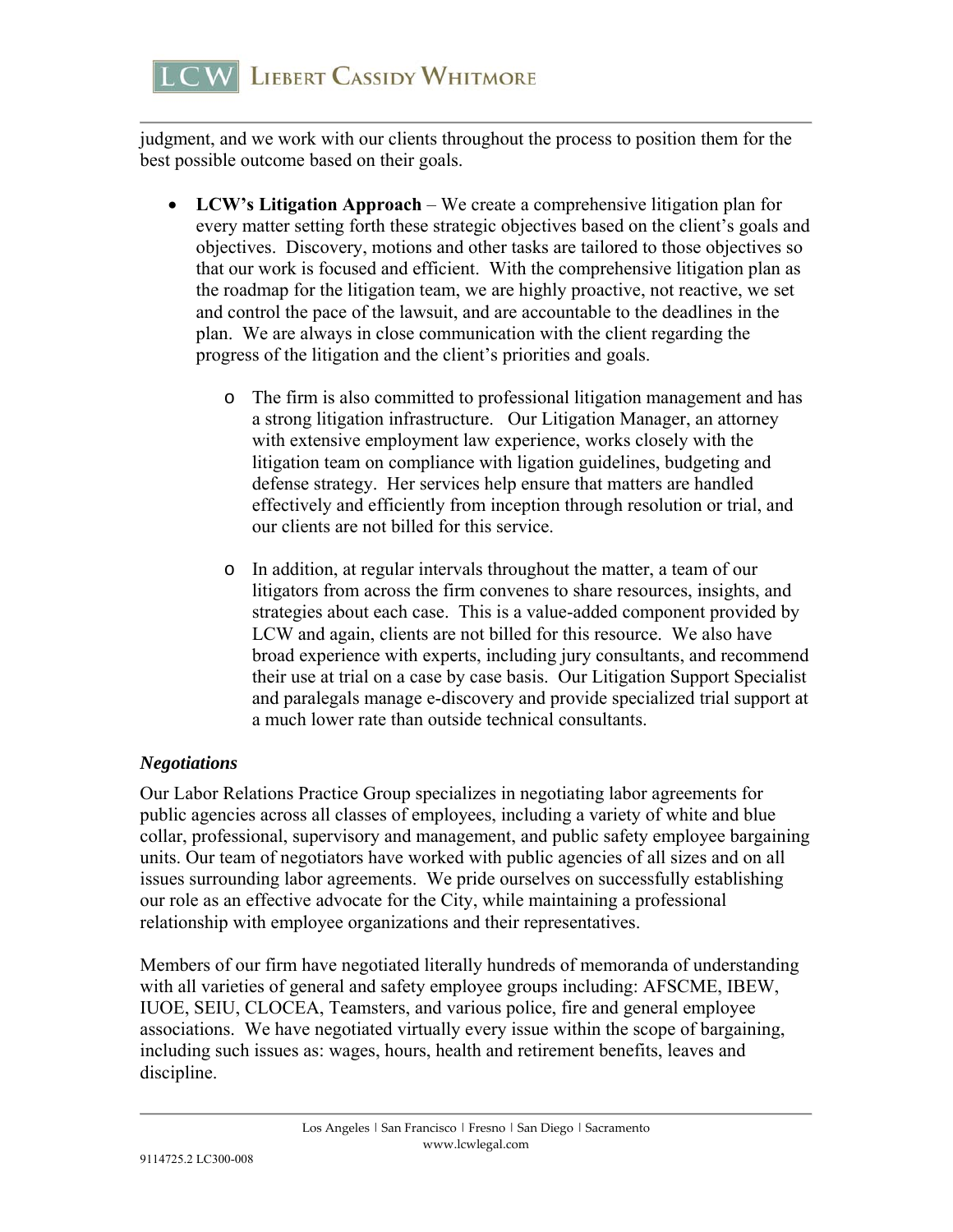We believe that our experienced and practical approach to negotiations, as well as our problem-solving orientation, results in a smoother and more expeditious negotiating process, fewer sustainable grievances or unfair labor practice charges, and ultimately, a more cost-effective method of collective bargaining.

- **Our Approach** Our approach to negotiations are generally as follows, subject to the particular preferences in any agency, which can and do bring about modifications to our role:
	- o Meet with City staff and/or governing officials prior to commencement of negotiations in order to better understand (and perhaps formulate) the goals and objectives of the agency in addressing the potential bargaining issues, and to be made aware of the financial/political limitations upon reaching those goals and objectives.
	- o Provide leadership in formulating the strategies that will be employed in meeting said goals and objectives at the bargaining table. (This may include asking that various agency negotiation team members or resource personnel prepare budget presentations, detailed cost/revenue analyses or other financial data that may be discussed during negotiations).
	- o Administer and/or oversee classification and compensation studies to gather the data necessary to formulate and present the agency's bargaining objectives and proposals.
	- o Review and analyze all pertinent charter provisions, ordinances, rules and regulations, and existing memoranda of understanding, in order to verify their impact upon the goals and objectives that are being pursued.
	- o Act as principal spokesperson and strategist during the bargaining process.
	- o Participate in closed sessions to provide guidance to and receive direction from elected officials.
	- o Represent the City at impasse proceedings (including preparation and representation through the impasse process, preparation of press releases, supervising media relations, meeting with elected officials, and making those appearances provided for by the City employee relations ordinance, as requested by the City).

## *Grievance Arbitrations*

We assign grievance arbitrations based on the personnel involved, legal issues involved, and level of expertise required. Where the matter is "high profile," we welcome the City Manager or their designee to meet with our key personnel at no cost so that the City Manager or their designee can select an attorney. On other matters, either the Managing Partner or Lead Partner, in conjunction with the City Manager, will decide who should handle any given hearing or disciplinary matter.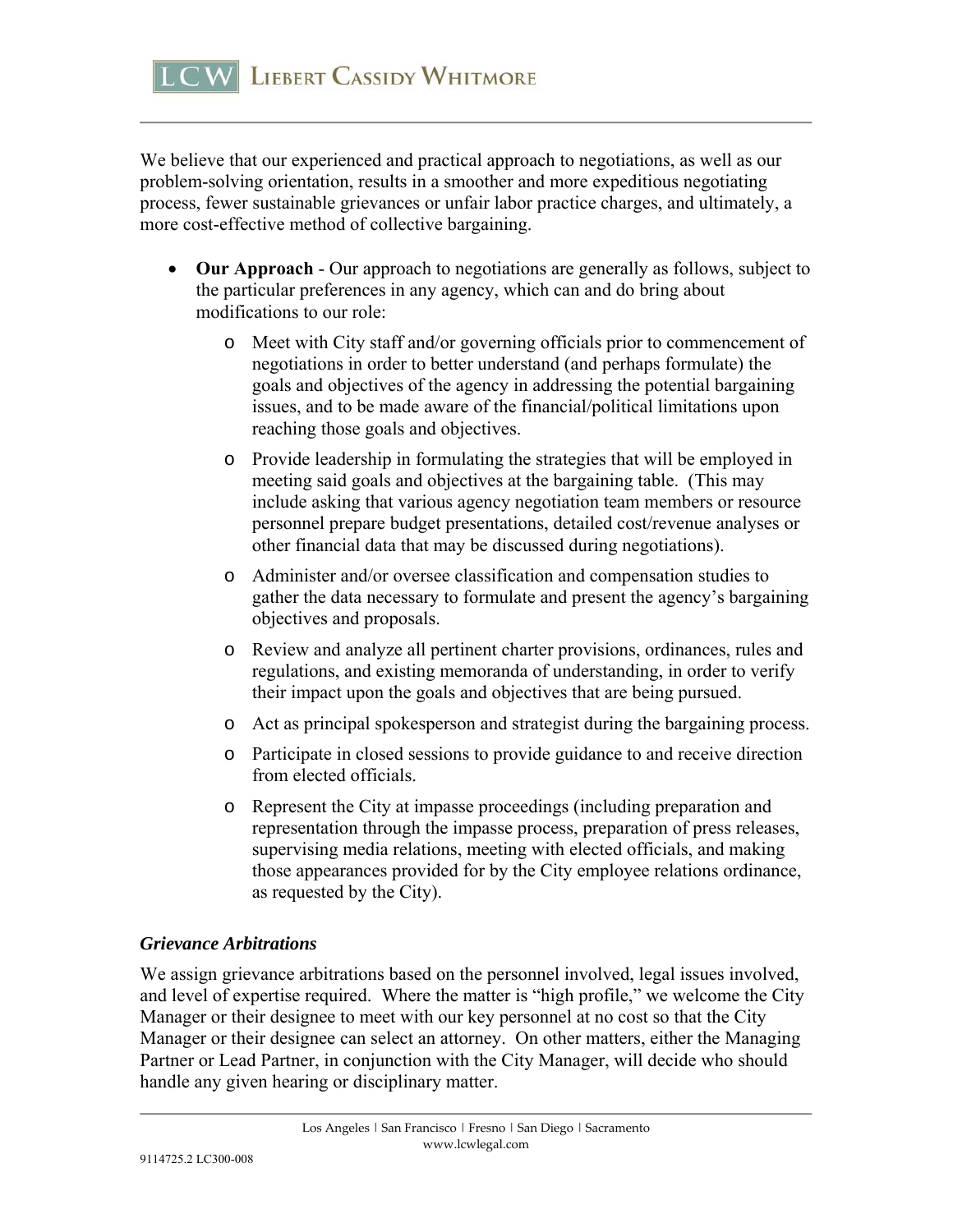Generally, our work in this area would include:

- o Review applicable agency personnel rules; applicable MOU, grievance documents, and advise appropriate agency personnel.
- o Prepare, review, and/or edit grievance responses when requested.
- o Represent the City in grievances that go to arbitration pursuant to personnel rules and applicable MOU.
- o Prepare witnesses for grievance arbitration.
- o Prepare direct and cross examination and exhibit books for grievance arbitration.
- o If necessary, prepare pre-hearing brief.
- o Present the case in arbitration.
- o If necessary, prepare post hearing brief.

#### *Federal and State Wage and Hour Law*

LCW is the preeminent law firm providing Fair Labor Standards Act services to public employers in California. Our role as a leading public sector FLSA firm began immediately following the United States Supreme Court decision in *Garcia v. San Antonio Metropolitan Transit Authority* in March 1985, which applied the FLSA to public agencies. Our firm promptly conducted workshops across the state on behalf of the California League of Cities to advise public agencies on how to comply with the FLSA. Since that time, our firm has been active in legislative efforts to mitigate the harsh impact of the FLSA on public agencies.

While we deal with specific FLSA questions and issues from our clients nearly every day, many public agencies benefit from our reference publication "The Fair Labor Standards Act: A Public Sector Compliance Guide." We author two guides: one specific to California employers and a national version, which is published by the National Public Employer Labor Relations Association. We also provide full day training programs for managers and supervisors with an all-encompassing understanding of the FLSA, and our FLSA audits that identify compliance issues and recommend practical solutions.

The concept of creating an FLSA audit arose as a result of our representation of numerous public agencies in FLSA litigation. We recognized that there are so many nuances to the FLSA for public sector employers that compliance cannot be determined by casual observation. An in-depth investigation and analysis is necessary to ensure full compliance with the law. Our firm has developed an FLSA audit protocol to evaluate whether a public agency is in compliance with the various provisions of the FLSA. The audit process we designed includes thorough investigation and analysis and practical recommendations to achieve such compliance.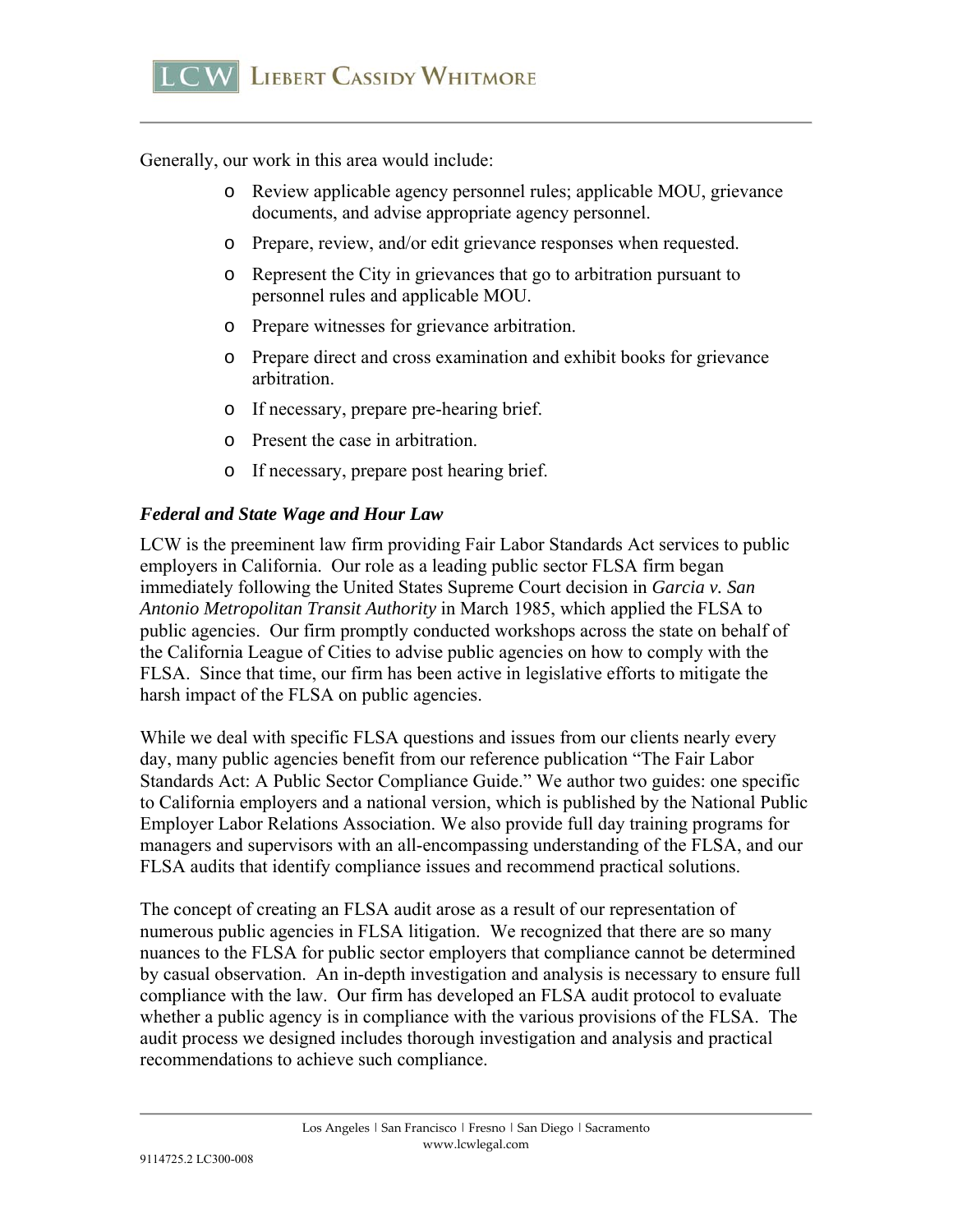

In addition to our FLSA expertise, we also advise California public agencies on their compliance with the California Labor Code and Wage Orders, as applicable.

# **RATES AND CHARGES**

Pricing offered on a time-and-materials basis would be based on our firm's hourly billable rates:

| LABOR RELATIONS CONSULTANT\$240               |  |
|-----------------------------------------------|--|
| PARALEGAL/E-DISCOVERY SPECIALIST\$125 - \$170 |  |

Invoices are payable upon receipt and due within 30 days.

#### *Other Costs and Charges*

Telephone consultation, court litigation and administrative proceedings, and attendance at Board meetings will be billed at the attorney's hourly rate.

The firm utilizes the most up-to-date technology to aid in the delivery of legal services. For example, we utilize Sharefile, a document-sharing portal, for the secure and quick transmission of material. Documents are sent electronically, through Sharefile or email, unless specifically requested otherwise, or when electronic transmission is not an option. Should we need to send a fax, these are billed at the rate of \$.25 per page for outgoing faxes. Likewise, if needed copying is charged at fifteen cents (\$.15) per page. Additional prints, postage and special deliveries (i.e. Fed-Ex, UPS, DHL, messenger service), and other hired deliveries completed at the request of the client or necessary to comply with court or other deadlines will also be billed to the client.

Additionally, unlike many firms, we do not bill for secretarial time or telephone charges. Our firm bills for travel time at the attorney's hourly rate - for the time it takes to travel from the closest office to our client and back, or the time it takes from the attorney's residence to our client and back, whichever is less. Importantly, we do not double bill for our travel time; our travel billing is prorated by the time we spend on billable work for the agency or other clients, like phone calls and dictation.

We understand the need to manage the cost of legal services and frequently work with clients to create budgets and cost strategies that suit them. For our work with the City, a partner will oversee an associate in any work assigned. When possible we will utilize an associate or a paralegal to assist with matters so that the client can benefit from the lower billing rate. We are also aware that there are times that it is financially prudent for the client to have a higher billing partner complete a task than a lower billing associate due to the fact that the partner may be able to complete the task in less time than an associate.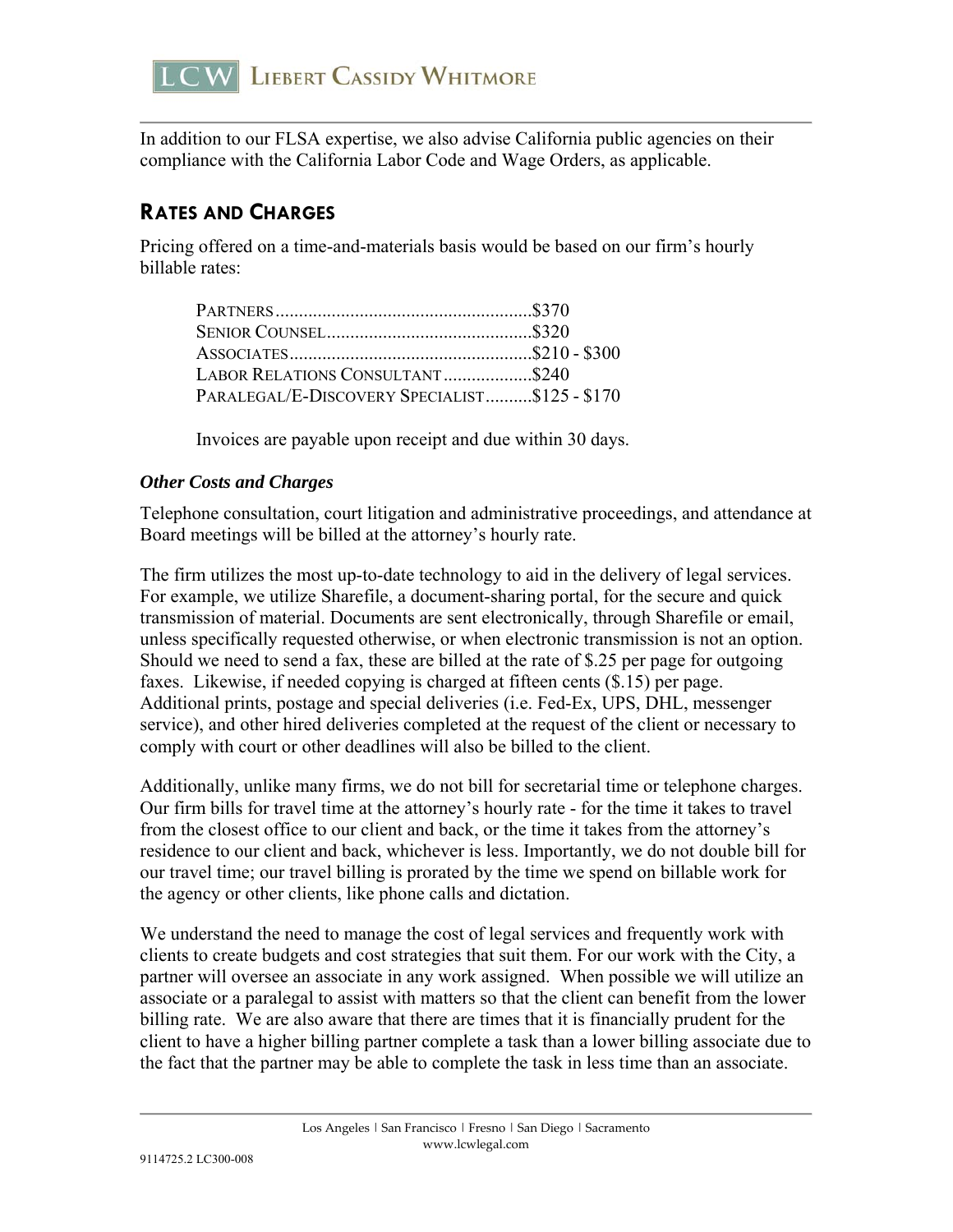Instead, we will pair the associate with a partner but only bill the client for one attorney. This allows our associate to learn without the client paying for that education.

For litigation matters, LCW uses Relativity, the industry-leading litigation e-discovery software, for this purpose. This software aids our clients in ensuring secure storage of data and decreased attorney time, making document review more efficient and costeffective. The cost for each matter will depend on the volume and format of the data. For non-complex data up to 50 GB, LCW charges a monthly fee of \$375 for data management, including data validation and security, ingestion, culling and streamlining, creation of Relativity fields for expedited review, and hosting. For data of 50 GB and over and for complex data requiring specialized services (e.g., payroll data or spreadsheets with underlying formulas), additional charges are incurred and are passed through to the client. For such charges, we will provide an itemized bill from our managed services provider and obtain client approval prior to incurring the charges.

Members of the firm frequently conduct presentations on labor and employment law matters. These presentations are billed as flat fees and are based on the length of the presentation, with associate presenters at the lower end of the scale and partner at the higher end:

3 hour (half day) =  $$2,050 - $2,600$ 6 hour (full day) =  $$3,100 - $3,600$ 

The rate includes all preparation and presentation as well as one original set of materials for you to reproduce for the attendees. This rate is the same whether you have us conduct an in-person presentation or conduct via Zoom webinar/meeting. For the later, it includes individual connections for up to 500 (meeting) - 1,000 (webinar) people.

# **CONCLUSION**

Liebert Cassidy Whitmore is proud of the depth of experience, varied personalities, and diversity of skills our firm offers our clients. The attorneys we propose for the City of Costa Mesa are experts in and knowledgeable about the latest issues affecting public sector management. Our attorneys work with clients to ensure that they have prompt, quality answers to their questions. We are a proactive firm and we believe in assisting our clients to avoid problems and disputes before they arise. Likewise, we strive to minimize the costs to our clients.

We recognize that your purpose is to serve the needs of the community and so our goal is to help you achieve this mission. We are most rewarded when we have the opportunity to collaborate with our clients to create solutions that make them successful.

Liebert Cassidy Whitmore offers our commitment to the City of Costa Mesa to provide you with superior service, timely and efficient work product and professional people with whom to work. We would welcome the opportunity to work with you.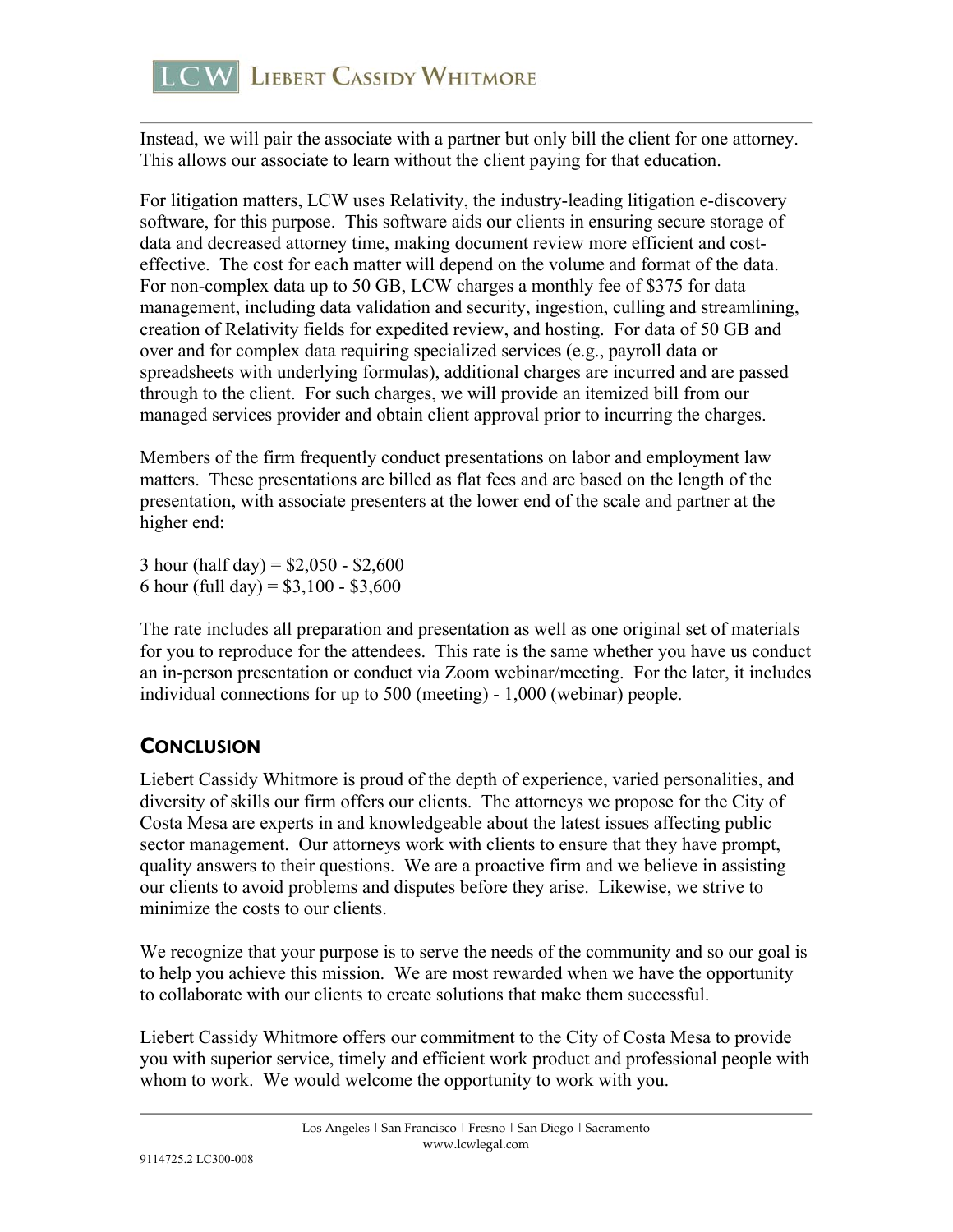

If we can provide additional information or if you would like to interview with any of our attorneys please contact Cynthia Weldon, Director of Marketing at (310) 981-2055 or cweldon@lcwlegal.com.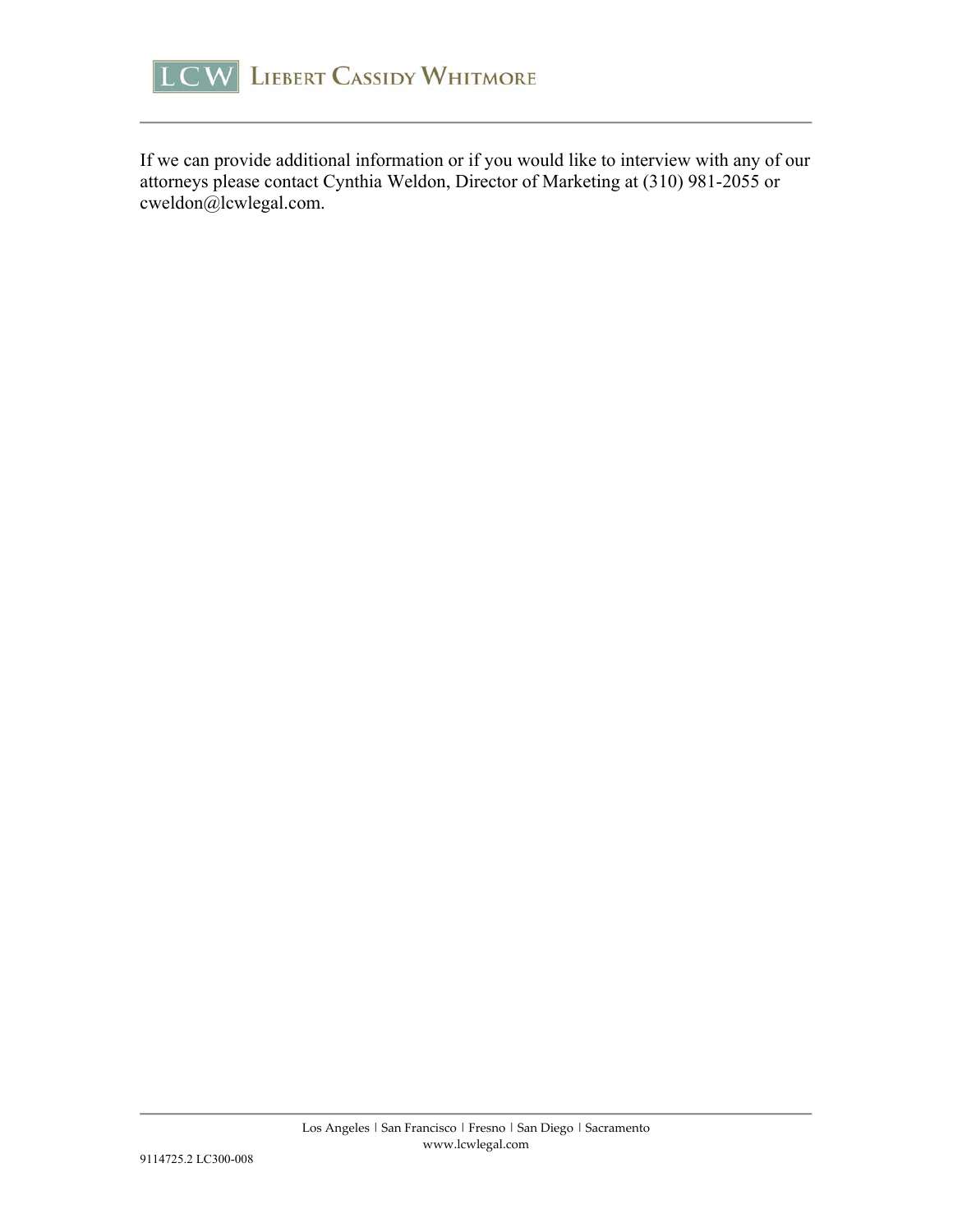# **EXHIBIT B**

**CITY COUNCIL POLICY 100-5**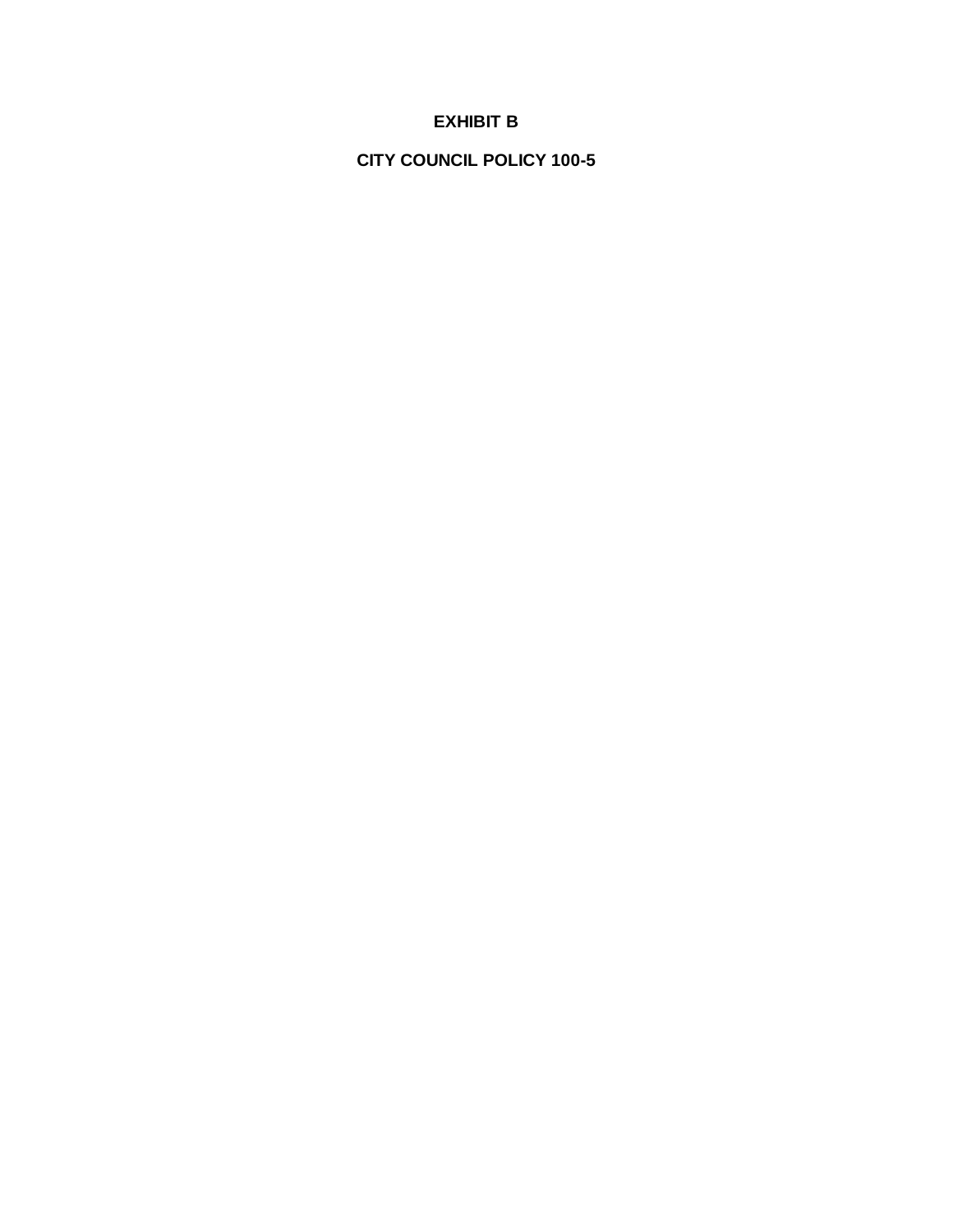# **CITY OF COSTA MESA, CALIFORNIA**

## **COUNCIL POLICY**

| <b>SUBJECT</b><br>DRUG-FREE WORKPLACE | <b>POLICY</b><br><b>NUMBER</b><br>100-5 | <b>EFFECTIVE</b><br><b>DATE</b><br>$8 - 8 - 89$ | <b>PAGE</b><br>1 of 3 |
|---------------------------------------|-----------------------------------------|-------------------------------------------------|-----------------------|
|                                       |                                         |                                                 |                       |

#### BACKGROUND

Under the Federal Drug-Free Workplace Act of 1988, passed as part of omnibus drug legislation enacted November 18, 1988, contractors and grantees of Federal funds must certify that they will provide drug-free workplaces. At the present time, the City of Costa Mesa, as a sub-grantee of Federal funds under a variety of programs, is required to abide by this Act. The City Council has expressed its support of the national effort to eradicate drug abuse through the creation of a Substance Abuse Committee, institution of a City-wide D.A.R.E. program in all local schools and other activities in support of a drug-free community. This policy is intended to extend that effort to contractors and grantees of the City of Costa Mesa in the elimination of dangerous drugs in the workplace.

#### PURPOSE

It is the purpose of this Policy to:

- 1. Clearly state the City of Costa Mesa's commitment to a drug-free society.
- 2. Set forth guidelines to ensure that public, private, and nonprofit organizations receiving funds from the City of Costa Mesa share the commitment to a drug-free workplace.

#### **POLICY**

The City Manager, under direction by the City Council, shall take the necessary steps to see that the following provisions are included in all contracts and agreements entered into by the City of Costa Mesa involving the disbursement of funds.

- 1. Contractor or Sub-grantee hereby certifies that it will provide a drug-free workplace by:
	- A. Publishing a statement notifying employees that the unlawful manufacture, distribution, dispensing, possession, or use of a controlled substance is prohibited in Contractor's and/or sub-grantee's workplace, specifically the job site or location included in this contract, and specifying the actions that will be taken against the employees for violation of such prohibition;
	- B. Establishing a Drug-Free Awareness Program to inform employees about: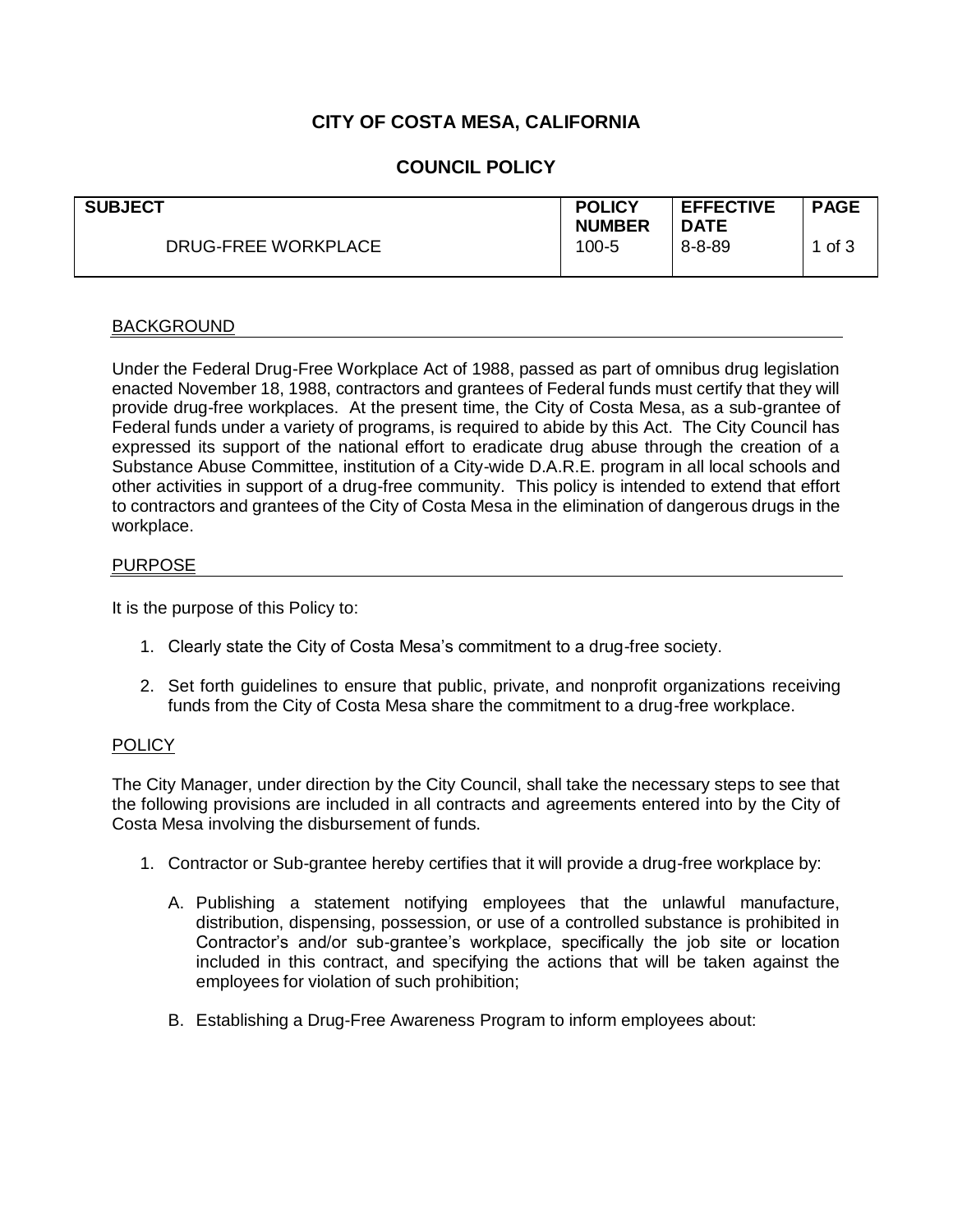| <b>SUBJECT</b>             | <b>POLICY</b><br><b>NUMBER</b> | <b>EFFECTIVE</b><br><b>DATE</b> | <b>PAGE</b> |
|----------------------------|--------------------------------|---------------------------------|-------------|
| <b>DRUG-FREE WORKPLACE</b> | 100-5                          | $8 - 8 - 89$                    | 2 of 3      |

- 1. The dangers of drug abuse in the workplace;
- 2. Contractor's and/or sub-grantee's policy of maintaining a drug-free workplace;
- 3. Any available drug counseling, rehabilitation and employee assistance programs; and
- 4. The penalties that may be imposed upon employees for drug abuse violations occurring in the workplace;
- C. Making it a requirement that each employee to be engaged in the performance of the contract be given a copy of the statement required by subparagraph A;
- D. Notifying the employee in the statement required by subparagraph 1 A that, as a condition of employment under the contract, the employee will:
	- 1. Abide by the terms of the statement; and
	- 2. Notify the employer of any criminal drug statute conviction for a violation occurring in the workplace no later than five (5) days after such conviction;
- E. Notifying the City of Costa Mesa within ten (10) days after receiving notice under subparagraph 1 D 2 from an employee or otherwise receiving the actual notice of such conviction;
- F. Taking one of the following actions within thirty (30) days of receiving notice under subparagraph 1 D 2 with respect to an employee who is so convicted:
	- 1. Taking appropriate personnel action against such an employee, up to and including termination; or
	- 2. Requiring such employee to participate satisfactorily in a drug abuse assistance or rehabilitation program approved for such purposes by a Federal, State, or local health agency, law enforcement, or other appropriate agency;